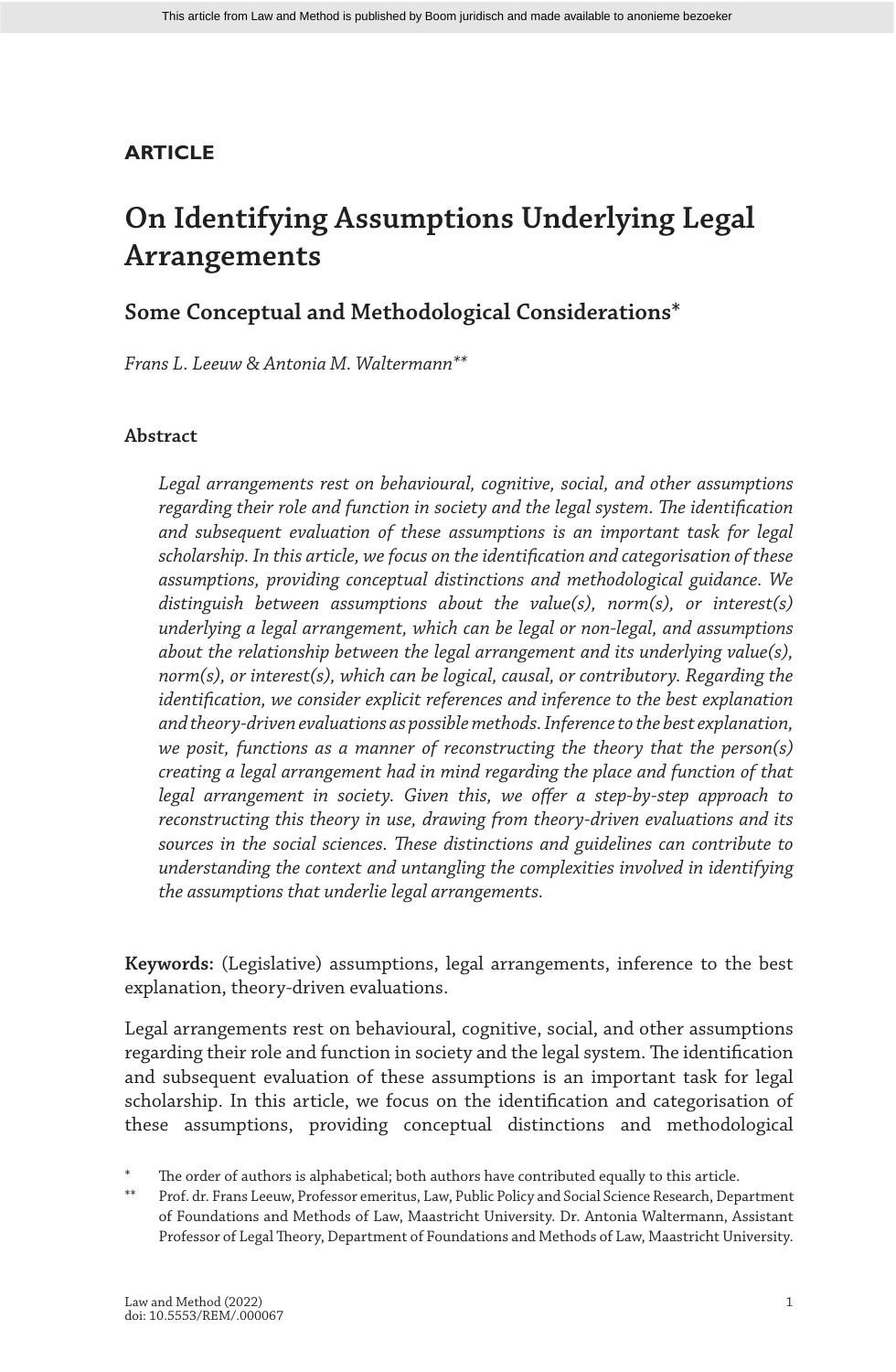guidance. We distinguish between assumptions about the value(s), norm(s), or interest(s) underlying a legal arrangement, which can be legal or non-legal, and assumptions about the relationship between the legal arrangement and its underlying value(s), norm(s), or interest(s), which can be logical, causal, or contributory. Regarding the identification, we consider explicit references and inference to the best explanation and theory-driven evaluations as possible methods. Inference to the best explanation, we posit, functions as a manner of reconstructing the theory that the person(s) creating a legal arrangement had in mind regarding the place and function of that legal arrangement in society. Given this, we offer a step-by-step approach to reconstructing this theory in use, drawing from theory-driven evaluations and its sources in the social sciences. These distinctions and guidelines can contribute to understanding the context and untangling the complexities involved in identifying the assumptions that underlie legal arrangements.

#### **1. Introduction**

In 1996, the World Bank revised its guidelines to state explicitly that corruption would be grounds for cancelling a (borrowing) contract (Elliott, 1997). Around the same time, the OECD signed an international convention to criminalize transnational bribery (Rose-Ackerman, 1999). To curb governmental corruption, the World Bank proposed fundamental governmental reforms, which include institutions such as regulatory authorities, taxation agencies, the judiciary and other public institutions (Rose-Ackerman, 1999). To support the implementation of these loan-dependent reforms, the World Bank Group's anti-corruption programme also focused on raising awareness and involving civil society (Pope, 1996), with a view to 'provid[ing] participants from developing countries with the tools to develop a participatory and integrated national action plan of institutional reforms to combat corruption' (World Bank, 1999). Underlying this was the assumption that 'strengthening institutional capacity and enhancing national integrity (systems) are important' to combat corruption, as well as 'assumptions about causal mechanisms underlying the functioning of national integrity and good governance' (Leeuw, van Gils & Kreft, 1999: 201). Given the Bank's non-political mandate, there were debates not only about the effectiveness of anti-corruption activities, but also about whether addressing the issue of corruption would violate the Bank's mandate (Marquette, 2007: 29).

This article is not about the World Bank's anti-corruption programme, but we start with this programme because it demonstrates that in creating and implementing legal arrangements, policies and programmes, $^{\rm 1}$  inevitably one makes behavioural, cognitive, social and other assumptions: the person(s), organization(s), or institution(s) creating and implementing a particular legal arrangement necessarily make assumptions about the place and function of this legal

<sup>1</sup> For the sake of brevity, we will speak mainly of legal arrangements from now. This should be read as encompassing policies and programmes as well.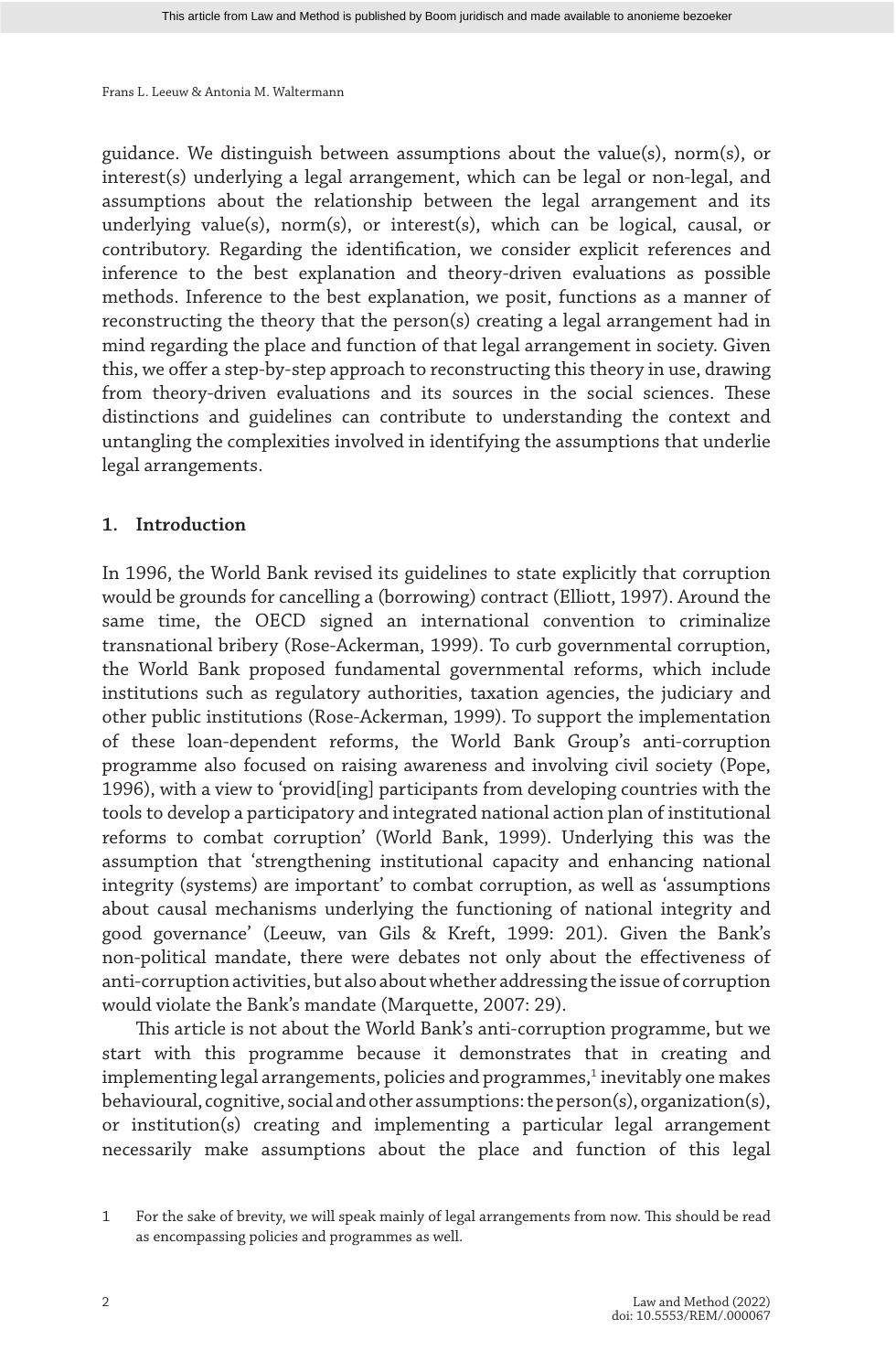arrangement, policy or programme in society and within the legal system. Our aim in this article is to provide legal(-doctrinal) scholars with conceptual distinctions and methodological rules of thumb to identify the assumptions underlying legal arrangements.

We will proceed in three steps: Section 2 of this article addresses the question of why it is important to identify the assumptions underlying legal arrangements and who should do so. Section 3 is dedicated to the conceptual toolkit for identifying these assumptions; Section 4 considers different approaches (and rules of thumb) to identifying the assumptions and discusses some (methodological) pitfalls that play a role in doing so. Section 5 briefly touches on additional complicating factors, before we conclude in Section 6.

Some terminological notes are in order: we generally use the term 'assumptions' in this article. However, Section 4, in particular the part on theory-driven evaluations, draws from the social sciences where ('intervention') theories ('of change') are more commonly used to denote the same idea. For our present purposes, these terms are considered interchangeable. Moreover, we will use the World Bank's anti-corruption programme as a recurring example, but the conceptual distinctions and methodological rules of thumb we aim to introduce are of a more general nature, applicable also to examples from legislation or public policy (with the legislator or public officials as the ones making these assumptions) to contracts and private parties making assumptions about, for example, the causal effects that concluding the contract will have.

#### **2. The Why and the Who (Rationale)**

Our aim in this article is to provide scholars engaged in legal(-doctrinal) research with conceptual distinctions and methodological rules of thumb to identify the assumptions underlying legal arrangements. A first question one might ask is why *anyone* should want to identify the assumptions underlying legal arrangements; a second question is why scholars engaged in legal(-doctrinal) research should.

We focus on the assumptions underlying legal arrangements in this article because of the following: when policies and legal arrangements are developed and implemented, assumptions play a role. Some of these assumptions can be encapsulated in the form of 'proverbial folk wisdoms' (Elster, 2007), in 'pet theories' (of administrators or policy makers<sup>2</sup>) (Bogue, 1974) or in 'implicit theories' (of judges) (Quintanilla, 2013). The degree to which these assumptions are accurate or justified has an impact on whether the legal arrangement functions as intended, but also with its place in the larger legal system. This means that it is relevant to anyone creating or implementing a legal arrangement for a particular purpose to critically reflect on the assumptions they are making, but it also means that it is an important task for social scientists and legal scholars to evaluate these assumptions and the degree to which they are accurate and justified. Before one

2 'Each [family planning] administrator has his own style which means that each administrator has his own pet theories …which he uses over and over in carrying out his work' (Bogue, 1974: 1-2).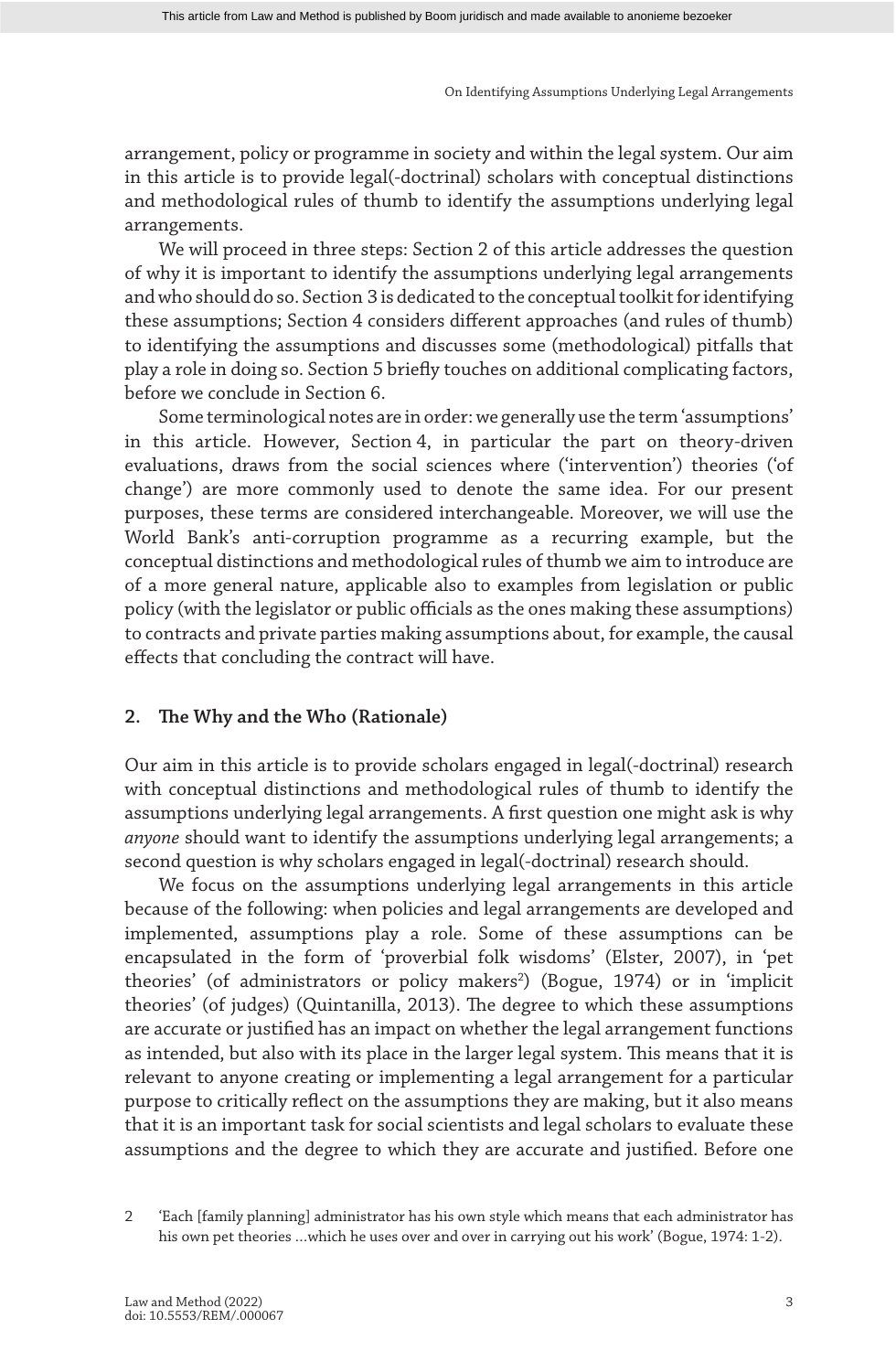can evaluate these assumptions, however, they first need to be identified. It is not the case that the assumptions behind legal arrangements are always made explicit and transparent. Even when attempts are made to do so, for example in explanatory memoranda, assumptions relating to behavioural and cognitive mechanisms or logical relations<sup>3</sup> often remain 'hidden'. This can also be true for studies that aim to investigate assumptions: Giesen et al. (2019), for example, address the question of whether eleven assumptions found in (Dutch) case law are correct, in the sense of having sufficient empirical basis, but do not discuss how these assumptions were identified. While it may at times seem obvious what the legislator's espoused assumptions are, their implicit assumptions (which are actually in use) may not be clear. This poses the risk that certain assumptions are not studied and/or that researchers make their own assumptions and substitute their own gut feelings for those of the legislator. In our view, this would be troubling, as it negatively impacts the repeatability and reliability of the study, particularly considering that there is an increasing consensus that gut feelings often do not provide us with accurate information (cf. Carruthers, 2009; Caruso, 2015; Kahneman, 2011). If, as we do, one considers it to be important that the assumptions underlying legal arrangements are evaluated, it is also important that they are first identified in a conceptually and methodologically clear manner.

This explains why we focus on identifying the assumptions underlying legal arrangements; it does not yet explain why we think it is important that scholars engaged in legal(-doctrinal) research have the means to do so.

The nature and scope of legal research are at times unclear and contested (Taekema & van der Burg, 2015; van Hoecke, 2011). Legal research often considers the fit of a particular legal arrangement with one or several norm(s) or value(s) of the legal system (Westerman, 2011). This includes considering the logical relationship between the legal arrangement and these norm(s) and value(s); this relationship is one legislators and others might make implicit assumptions about, as we will see in Section 3. Evaluating legal arrangements against moral standards and considering the conceptual and logical links between legal arrangements and moral or legal values and norms has a long-standing tradition in legal philosophy and theory as well. Increasingly, empirical legal studies, law and economics, or legal psychology studies are bringing the evaluation of causal or contributory mechanisms underlying a legal arrangement into the purview of legal scholars in addition to social scientists as well. These activities of legal scholars involve the assumptions underlying legal arrangements; as such, there is a need for legal scholars to have the means to identify these assumptions.

In the next section, we will turn first to the conceptual distinctions relevant to categorizing different kinds of assumptions.

3 More on these in Section 3.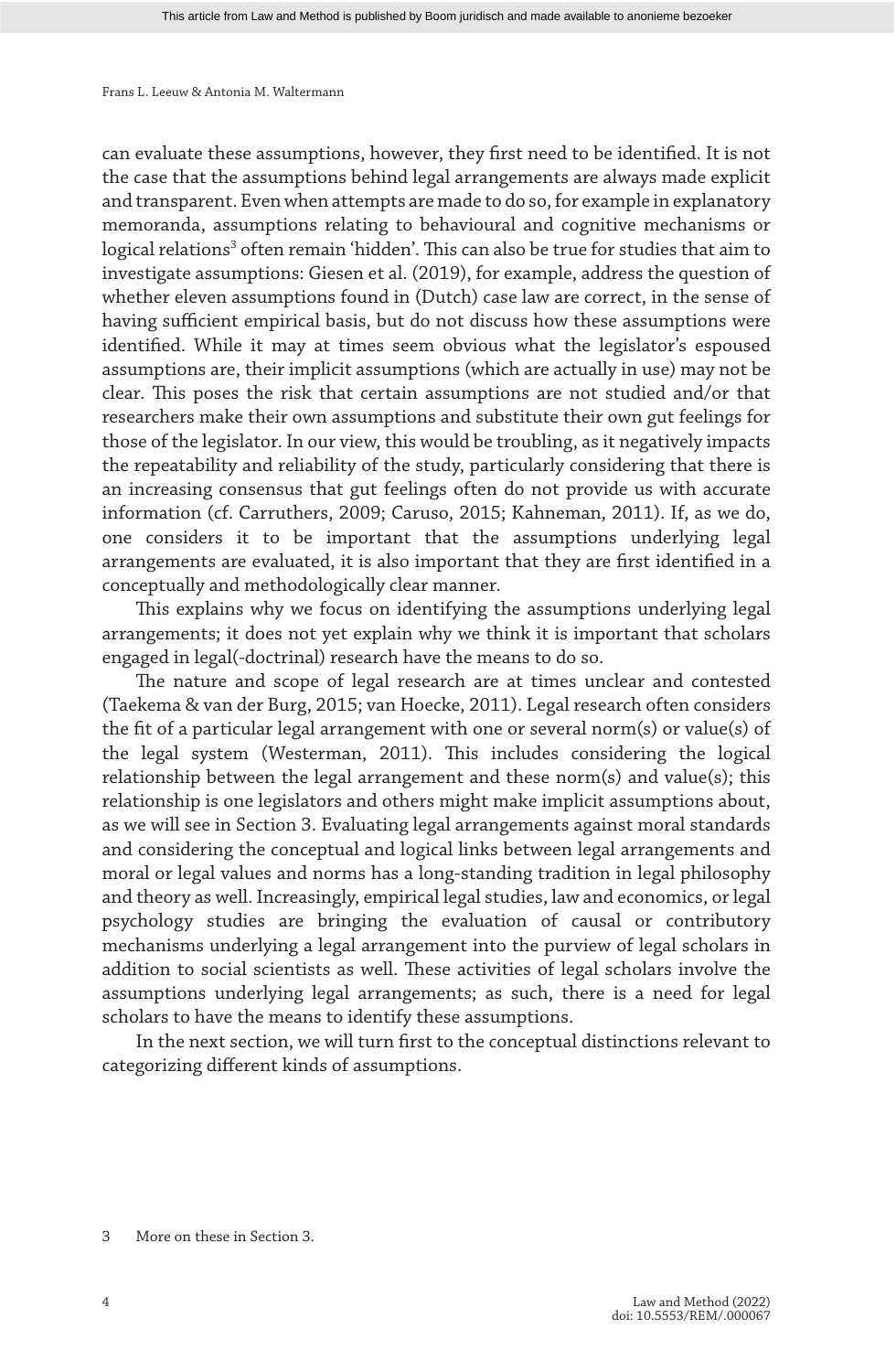# **3. Different Types of Assumptions**

We distinguish between different types of assumptions: the first type of assumption concerns the abstract norm, $4$  value or interest that the legal arrangement in question aims to make more concrete, promote or pursue. In implementing and maintaining its anti-corruption programme, for example, the World Bank (2022) assumes that combatting corruption is valuable:

The World Bank Group considers corruption a major challenge to its twin goals of ending extreme poverty by 2030 and boosting shared prosperity for the poorest 40 percent of people in developing countries.

Corruption has a disproportionate impact on the poor and most vulnerable, increasing costs and reducing access to services, including health, education and justice. Corruption in the procurement of drugs and medical equipment drives up costs and can lead to sub-standard or harmful products. The human costs of counterfeit drugs and vaccinations on health outcomes and the life-long impacts on children far exceed the financial costs. Unofficial payments for services can have a particularly pernicious effect on poor people.

The first paragraph indicates that it is assumed that this is not an intrinsic value (fighting corruption is valuable in and of itself) but an instrumental one (fighting corruption is valuable because corruption is a challenge to ending poverty and boosting shared prosperity), although the degree to which this assumption has been held has been subject to controversy and debate (Marquette, 2007: 31).

The second type of assumption concerns the relationship between the legal arrangement and the realization of the (more abstract) norm, value or interest in society. This relationship can be causal or contributory in nature, or it can be logical/conceptual. Simply put, a causal relationship is one in which A causes B. A contributory relationship, meanwhile, is one where A contributes to B; as such, contribution may be termed a weaker variant of causation.5 The World Bank's anti-corruption programme (as referred to previously) features numerous examples of assumptions regarding the causal relationship between specific legal arrangements or interventions and the underlying norm, value or interest: one element of the anti-corruption programme, for example, is the strengthening of civil society involvement in the fight against corruption by, inter alia, offering interactive workshops to civil society actors. Here, one can identify assumptions such as that interactive workshops would be effective in strengthening civil society actors and that stronger civil society actors would help curb or prevent corruption (Leeuw et al., 1999). Generally, when it comes to assumptions about the causal and

<sup>4</sup> As a matter of terminology, we consider norms to be those rules with a deontic conclusion, for example, rules that impose duties or rules that create obligations (Hage, 2018a: 165; 2018b). An abstract norm in this connection could be a higher constitutional norm or norm of international public law, but it could also be a norm of morality or religion.

<sup>5</sup> We will leave aside the question of where to draw the line between and how to distinguish causation, contribution and correlation.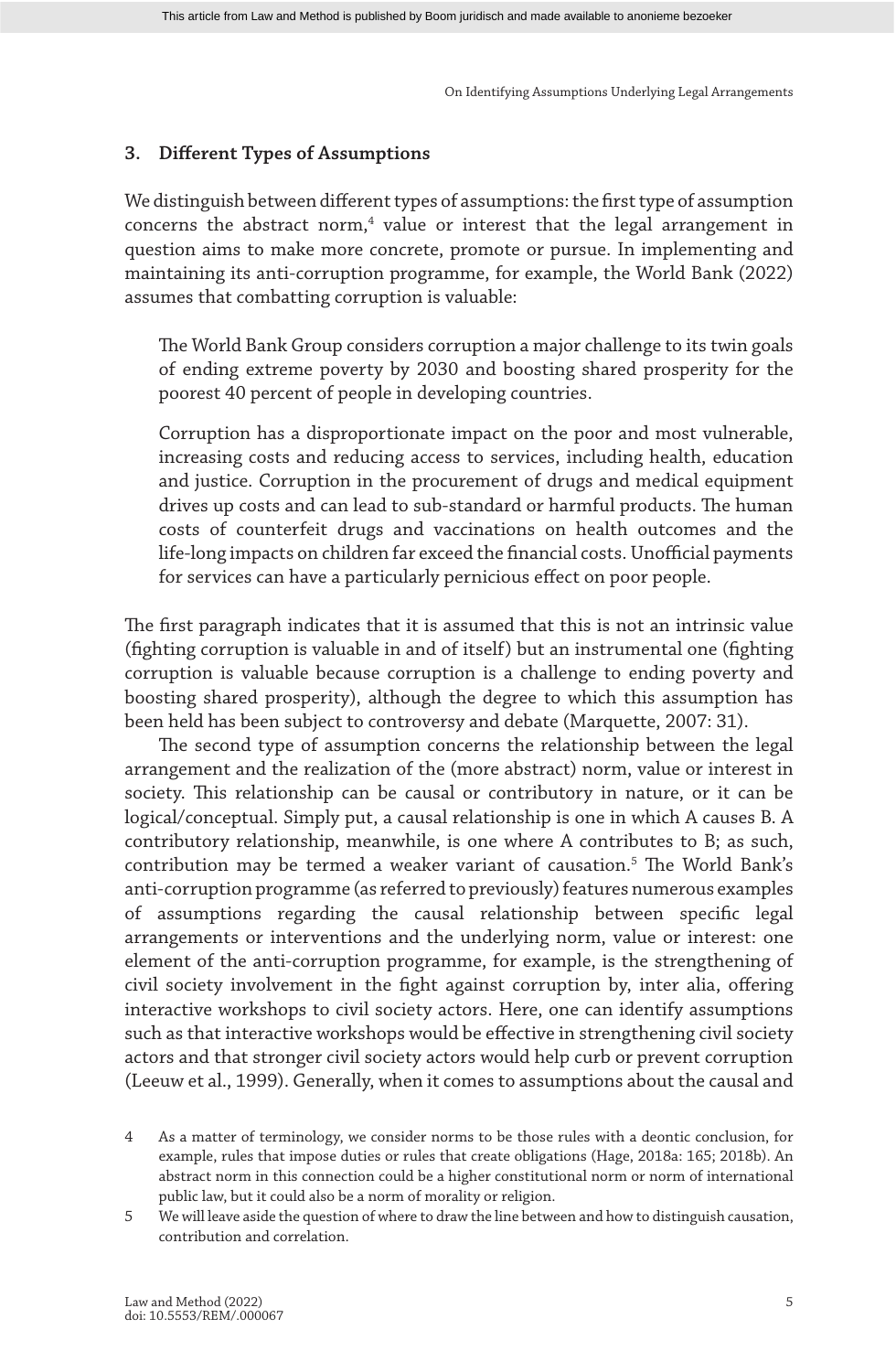contributory relationship between the legal arrangement and the underlying value, norm or interest, we are referring to assumptions (or 'intervention theories/ theories of change') regarding behavioural, cognitive and/or social mechanisms.

Not all assumptions concerning the relationship between the legal arrangement or concrete intervention and the more abstract norm, value or interest are related to causal or contributory mechanisms: conceptual or logical assumptions can also play an important role. A logical or conceptual relationship means that, for example, B falls under A: considering accepting bribes a form of corruption assumes that there is a logical relationship between corruption and accepting bribes and that instances of accepting bribes are instances of corruption. This is not a causal or contributory relationship: it is not assumed that accepting bribes *causes* corruption, but that it *is* a form of corruption (Figure 1).

# *Figure 1 Logical/conceptual relationship between accepting bribes and corruption*



In a similar vein, one can identify an assumption relating to the logical/conceptual relationship between combatting corruption and the World Bank's mandate as laid down at the time in its Articles of Agreement: the Articles of Agreement (1945) stipulate that the World Bank's mandate is non-political and that only economic considerations shall be relevant to its decisions. In developing an anti-corruption programme, the World Bank apparently makes the assumption that fighting corruption is an economic matter. This, however, is not an assumption shared by all (Marquette, 2007: 29).

Lastly, although not focusing specifically on assumptions themselves, it is useful to distinguish between the creation of a legal arrangement and its implementation:6 a legislature may make certain assumptions when drafting and passing a piece of legislation, while those tasked with implementing or interpreting it may make other assumptions – or ascribe different assumptions to the legislature.

<sup>6</sup> Although we think it is useful to draw this distinction between creating and implementing a legal arrangement, the two cannot always be neatly separated, and those implementing legal arrangements are often creating rules by doing so themselves, cf. Kelsen et al. (1992), Pottie and Sossin (2005).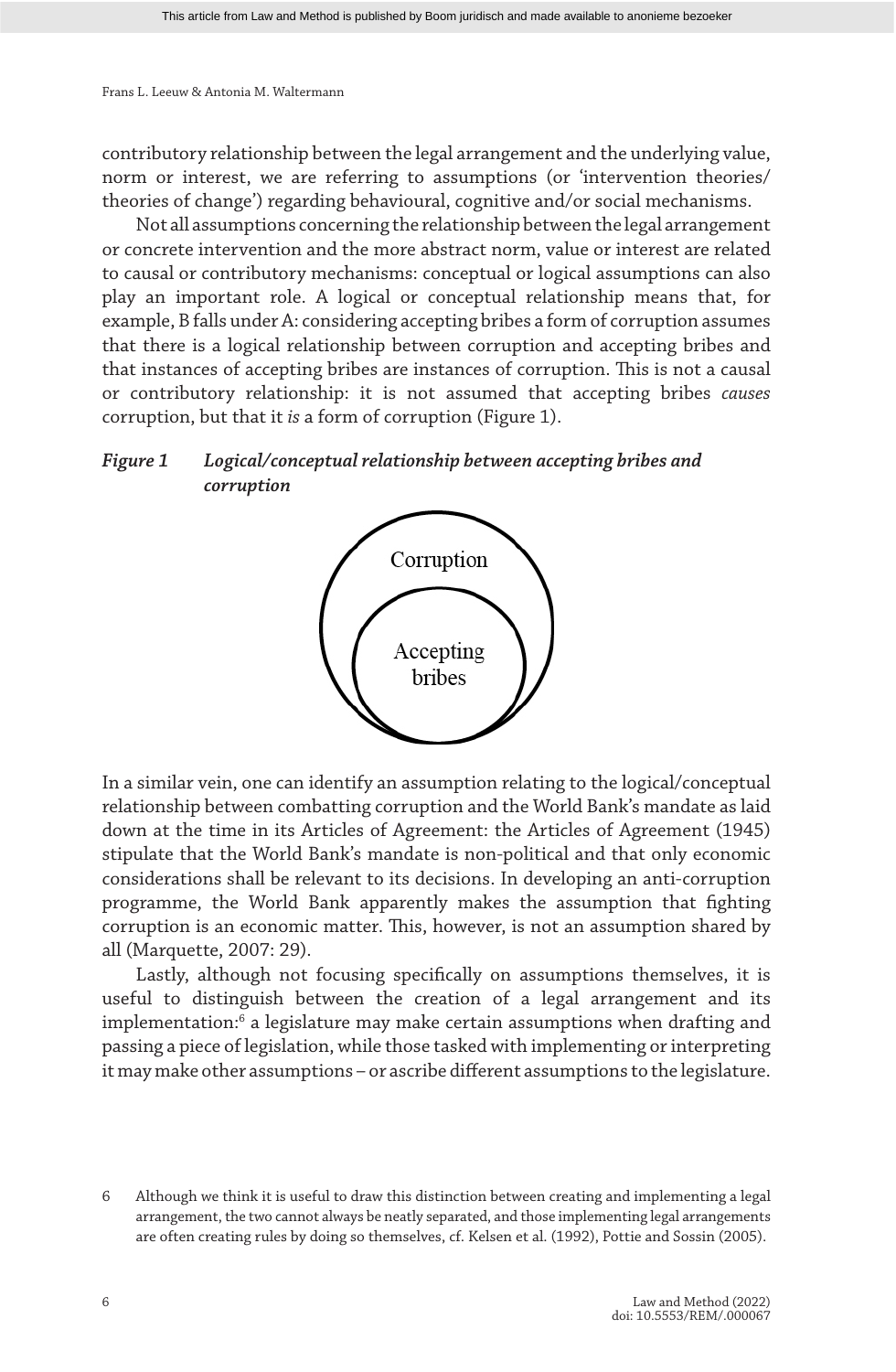# Table 1 summarizes these distinctions:

| Table 1<br><b>Types of Assumptions</b> |
|----------------------------------------|
|----------------------------------------|

| Assumptions about                                                                            |                                                                            |                |
|----------------------------------------------------------------------------------------------|----------------------------------------------------------------------------|----------------|
| The value(s), norm(s), or interest(s)<br>underlying a legal arrangement                      | The relationship between the legal<br>arrangement and the underlying V/N/l |                |
| For example:<br>Constitutional or international norms, moral,<br>political, religious values | Logical: X makes Y more concrete; X is a part<br>ofY                       |                |
|                                                                                              | Causal: X leads to Y                                                       |                |
|                                                                                              | As written                                                                 | As implemented |
|                                                                                              | Contributory: X contributes to Y                                           |                |
|                                                                                              | As written                                                                 | As implemented |

The distinctions between these different kinds of assumptions may help in untangling and classifying complex sets of assumptions, but they do not yet say anything about how to identify assumptions in the first place. We turn to this question in the next section.

# **4. Identifying Assumptions**

When it comes to identifying assumptions, we distinguish three different possibilities to do so, although these three options cannot, as will become clear, be as neatly separated in reality as we present them here. The three possibilities we will discuss are

- 1 Explicit references
- 2 Inference to the best explanation
- 3 Theory-driven evaluations (TDE)

# *1. Explicit references*

Some legal arrangements – especially those legal arrangements that are made by public bodies, rather than private entities – contain explicit references on the rationale for their adoption. Moreover, there may be explanatory documents. Here, one may think of preambles, parliamentary proceedings, memoranda of explanation, preparatory works of treaties or comparable (textual) sources. In some cases, one or several of these sources will explicitly refer to assumptions made.

This is most likely the most obvious and seemingly easiest manner of identifying the assumptions underlying a legal arrangement, but it is not without its pitfalls: first, where is the line between what is explicit and what is not, and to what extent do indications or  $vague(r)$  references count? Secondly, do explicit references offer any insight into the *real* assumptions that underlie the legal arrangement in question? If we distinguish between the assumptions put forward explicitly in a preamble and the real assumptions underlying the arrangement, we are distinguishing between what is more commonly called *espoused theories* and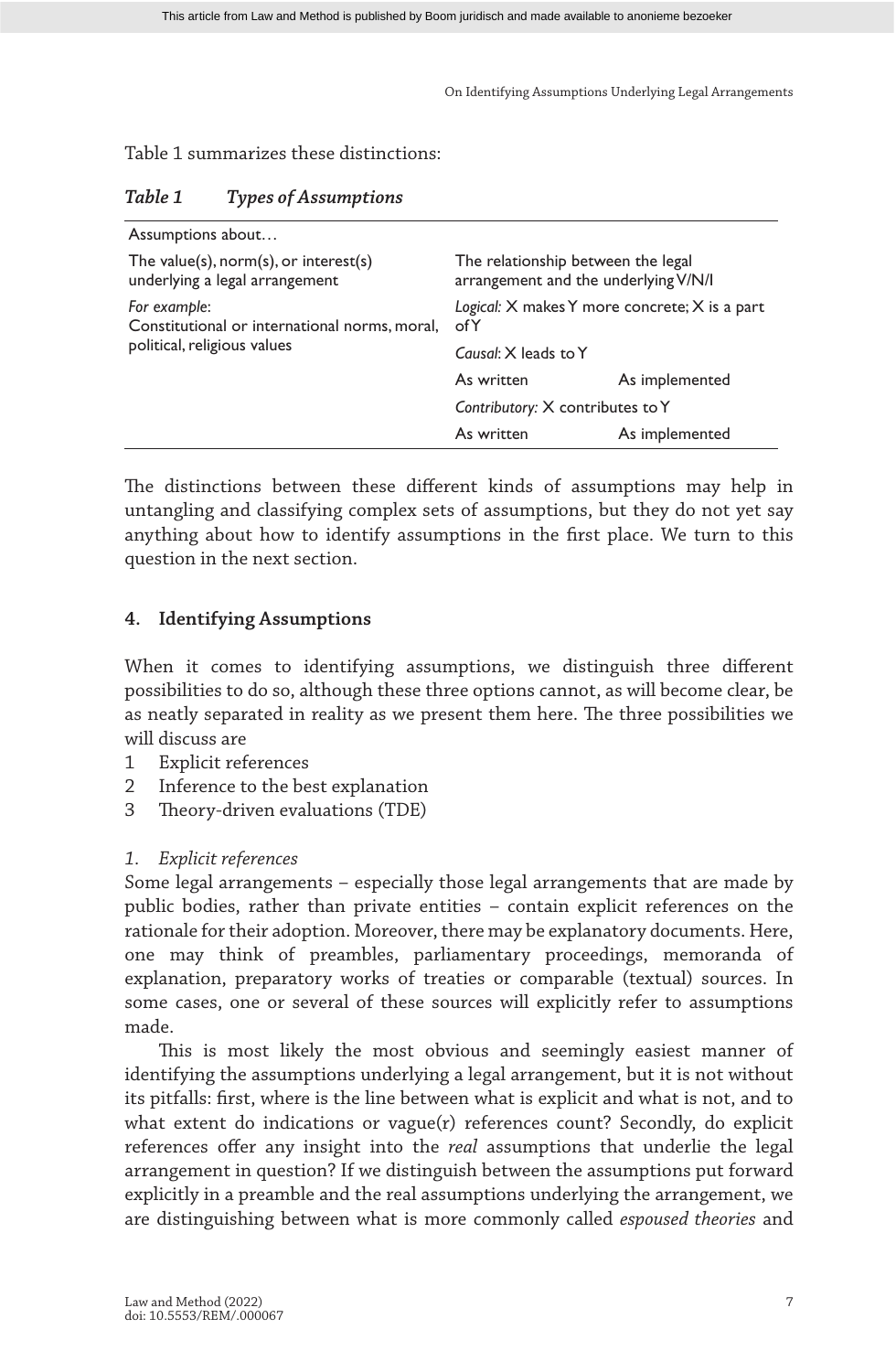*theories in use*: espoused theories are those that are put forward or that an individual, organization or institution claims to follow; theories in use are those that can be inferred from action (Argyris, Putnam & Smith, 1985). In other words, when we look to explicit mentions of assumptions in, for example, a memorandum of explanation or the preamble of a piece of legislation, we are investigating espoused theories. It is not necessarily the case that there is congruence between espoused theories and theories in use.

In connection with this, it is also relevant to distinguish between causes and justifications: the mere fact that something is explicitly referred to in a preamble (or comparable text) as the reason for the existence of, for example, a piece of legislation does not prove that the legislators had this reason in mind when drafting the text, nor does it (necessarily) point to the causes and underlying assumptions that the drafters actually made. Determining the actual causes (as opposed to the justification) becomes even more difficult when it is not an individual but an institution composed of many individuals with potentially divergent or even conflicting assumptions/theories in use. (Another question that goes beyond the scope of this article is whether and to what degree identifying the actual causes, as opposed to the justifications, matters. $^7\!\,)$ 

#### *2. Inference to the best explanation*

If one does not, for whatever reason, take lawmakers or those who have created the legal arrangement at their word and is thus disinclined to believe the veracity of explicit references, a different way of identifying assumptions may be inference to the best explanation, also called abduction or abductive reasoning. Inference to the best explanation entails assuming the (approximate) truth of a hypothesis or theory that cannot be logically deduced from the available data on the grounds that the hypothesis best explains the available data (Douven, 2021; Haig, 2009; Vogel, 1998).

For present purposes, that means investigating which assumptions seem to best explain the legal arrangement in question. To return to the example of the World Bank's anti-corruption programme: what assumptions about the logical/ conceptual relationship or the causal/contributory mechanisms best explain the introduction of interventions such as interactive workshops as a means to strengthen civil society?

Inference to the best explanation is controversial, given that it is not clear what constitutes the best explanation (although criteria such as depth, comprehensiveness, simplicity or unifying power have been put forward (Vogel, 1998)) and given that when it comes to this kind of reasoning, the conclusion does not follow logically from the premises. This is an issue of a philosophy of science nature that cannot be solved here. However, we posit that inference to the best explanation, in this context, functions as a manner of reconstructing the theory that the person(s) creating and/or implementing a legal arrangement had in mind regarding the place and function of that legal arrangement in society, that is, a

<sup>7</sup> Moreover, sometimes the use of justifications – and at times even the existence of the entire legal arrangement – is symbolic more than anything (cf. Van Klink, 2014).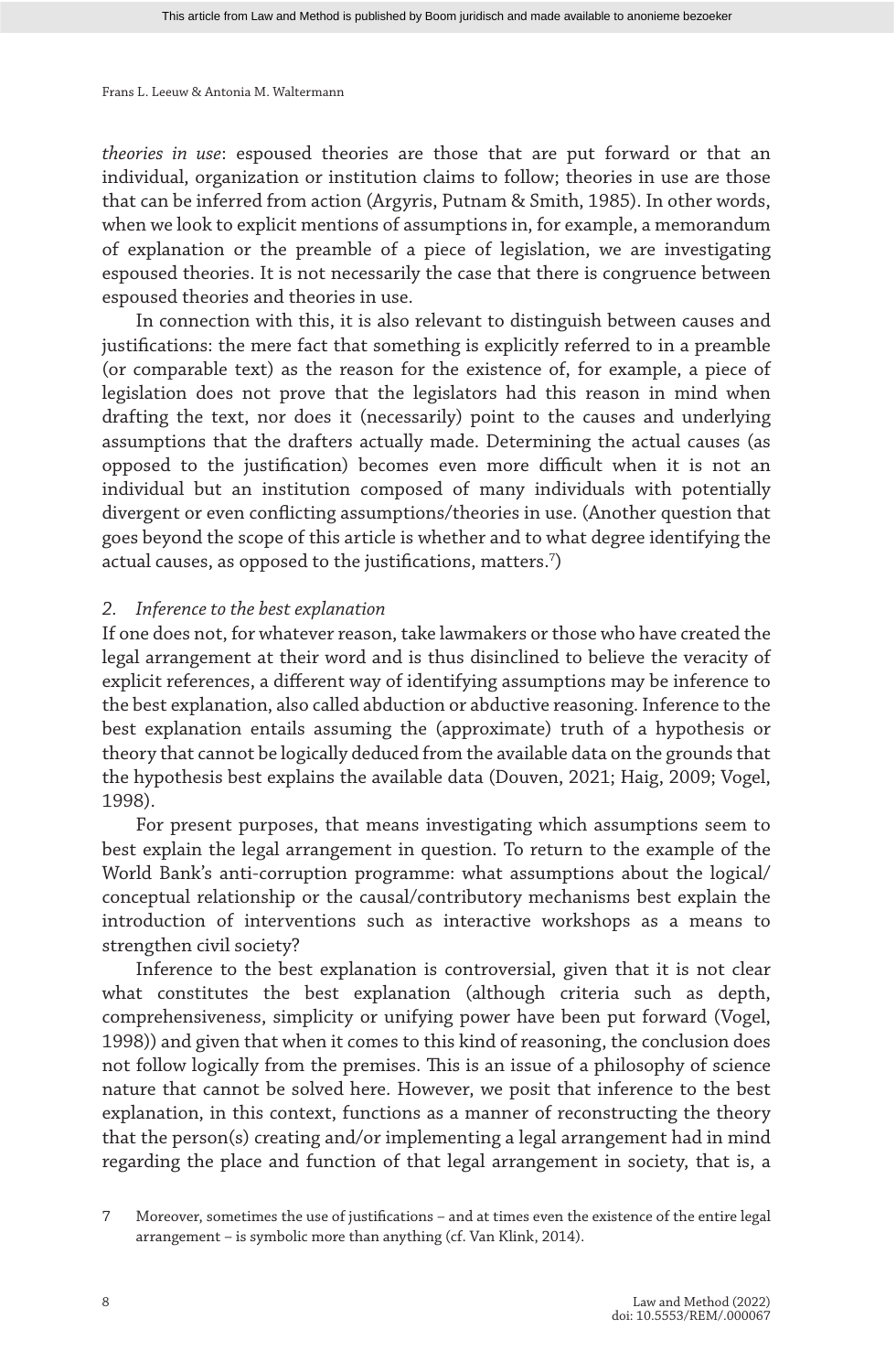manner of identifying the theory in use (as opposed to espoused theory). If this is the case, insights from theory-driven evaluations (also: TDE) can offer further methodological guidance in making the reconstructive/inferential work explicit and thereby (more) traceable and replicable. Therefore, we turn to TDE in the next section. While the methodological approaches in this connection were developed primarily within the social sciences and with a view to identifying assumptions (in this context called theories) regarding causal or contributory mechanisms, the approach can also be suitable, *mutatis mutandis*, to reconstructing assumptions about the logical relationship between the legal arrangement and its underlying  $value(s)$ , norm(s), or interest(s), as well as about the underlying value(s), norm(s) or interest(s).

#### *3. Theory-driven evaluations*

In the 1960s, policy analysts and evaluators started to develop (methodological) approaches to find the assumptions underlying the (non-legal) interventions and arrangements they were evaluating. The (methodological) approaches to identify assumptions (sometimes also known as small-t-theories; Leeuw & Donaldson, 2015)<sup>8</sup> fall within the tradition of theory-driven evaluations (TDE). TDE is not a one-size-fits-all approach, and that caveat applies also to the substance of the theories and the methods used in the finding and articulation of them. Some scholars reconstruct the theory underlying a legal arrangement before it is implemented or executed (*ex ante*); others focus on the implementation process and investigate which behavioural and other assumptions play a role during that process. Often, however, the focus is on the *ex post* assessment of the programme or policy theory.<sup>9</sup>

TDEs investigate how *Contexts (Cs), Mechanisms (Ms) and Outcomes (Os)* are related when a policy, programme or legal arrangement is developed and introduced in society (Lemire et al., 2020).10 *Context* can be defined according to 'four i's': (1) the individual capacities of the people involved, (2) the interpersonal relationships between them, (3) the institutional setting and (4) the wider infrastructural and welfare system within which the policy, programme or arrangement is embedded. *Outcomes* are the results of programmes, such as compliance with rules and regulations – or the opposite, in the form of resistance, for example (Figure 2).

<sup>8</sup> Policy evaluators are not the only ones making these distinctions; some legal scholars such as Lempert (2010) similarly distinguish between Grand Theory, Middle Range theory, Micro-level theory and between small t and capital T theory.

<sup>9</sup> Usually referred to as 'realist evaluations', in which realism is related to work by Bashkar and Popper (Emmel et al., 2018; Pawson, 2013). Sometimes people refer to 'critical realism'.

<sup>10</sup> The jury is still out when it comes down to the precise definition and operationalization of mechanisms. Lemire et al. (2020) inventoried and analysed hundreds of (realist) evaluations in which up to 200 CMO-configurations were used and distinguished between a number of definitions of mechanism.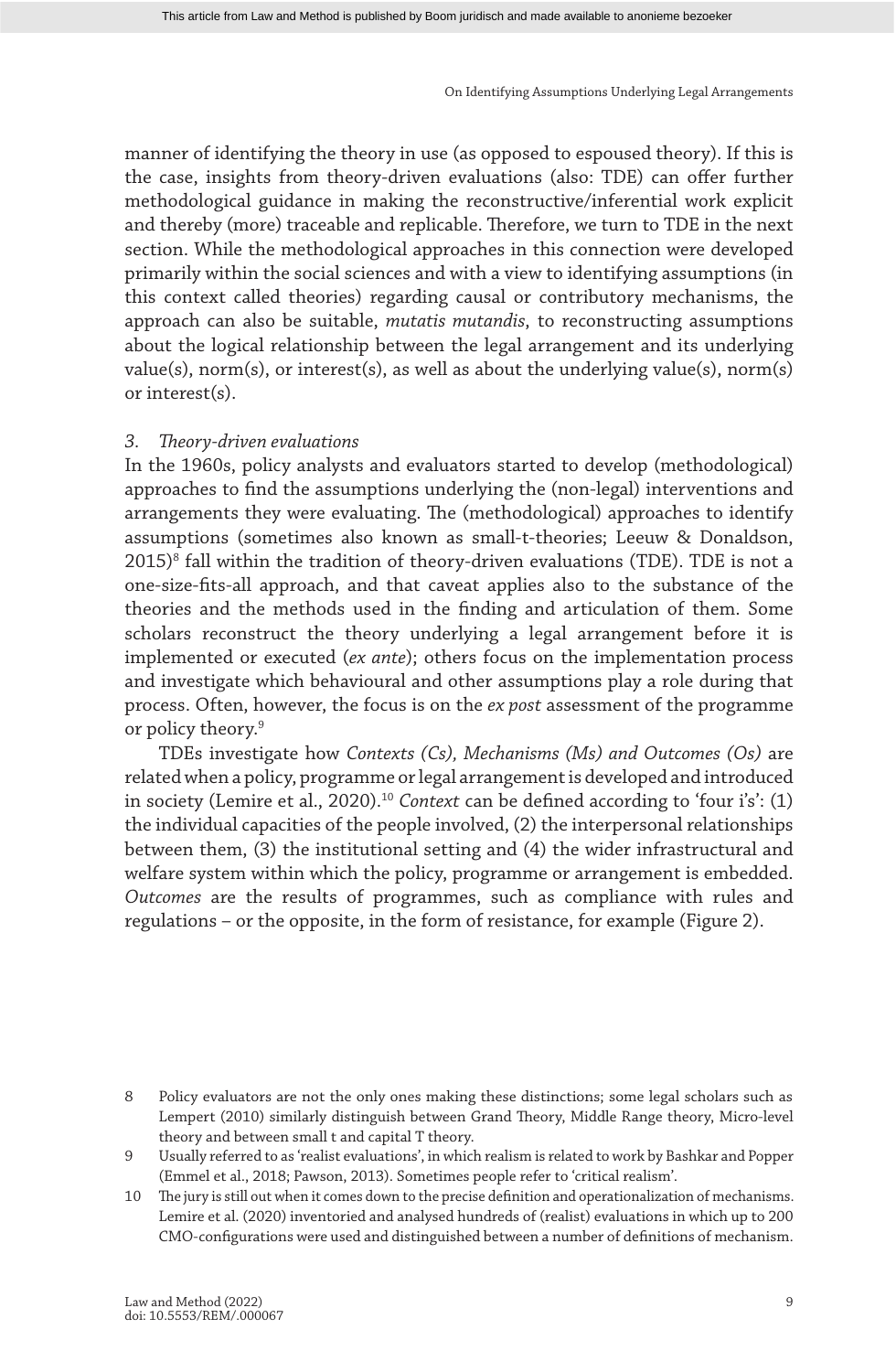



*Mechanisms* can be seen as the cognitive-behavioural processes within and between people ('drivers' or 'engines' behind choices) that have a certain degree of stability in occurring (going hand in hand with certain decisions and behaviours) (Leeuw, 2003; 2021). If a policy- or lawmaker assumes that a legal arrangement will turn on one or more mechanisms, whereas instead it activates another mechanism or none at all, this will greatly impact the success (or lack thereof) of the legal arrangement. As such, mechanisms can make (or break) the impact of legal arrangements. Therefore, we will focus on mechanisms in the following, particularly on methods to trace assumptions about mechanisms and ways to reconstruct them into testable theories. This type of work is also referred to as 'unpacking the blackbox' (Astbury & Leeuw, 2010).

While TDEs were not, initially, developed with legal arrangements in mind, the methods of TDEs can be useful when it comes to identifying the assumptions underlying legal arrangements. Quintanilla (2013), for example, studied assumptions underlying legal arrangements and referred to them as 'implicit theories'. Farnsworth (2007), too, outlines how legal rules and their functioning relates to various mechanisms, including to psychological ones such as hindsight bias and framing effect. Lempert (2010: 893) holds that for lawyers 'theory is not just theoretical; it is useful'. Examples of TDE-like research can be found regarding different legal instruments, such as the naming and shaming mechanisms assumed by Megan's Law (Pawson, 2002), the investigation of regulatory disclosure of offending companies in the Dutch financial market as a form of consumer protection (van Erp, 2010), the fields of civilology and criminology more generally (Giesen et al., 2019) and recently concerning public health legislation, including Covid-19 regulations and the (behavioural) assumptions underlying them (Pawson, 2021).

With all this in mind, how does one find assumptions about mechanisms and articulate them?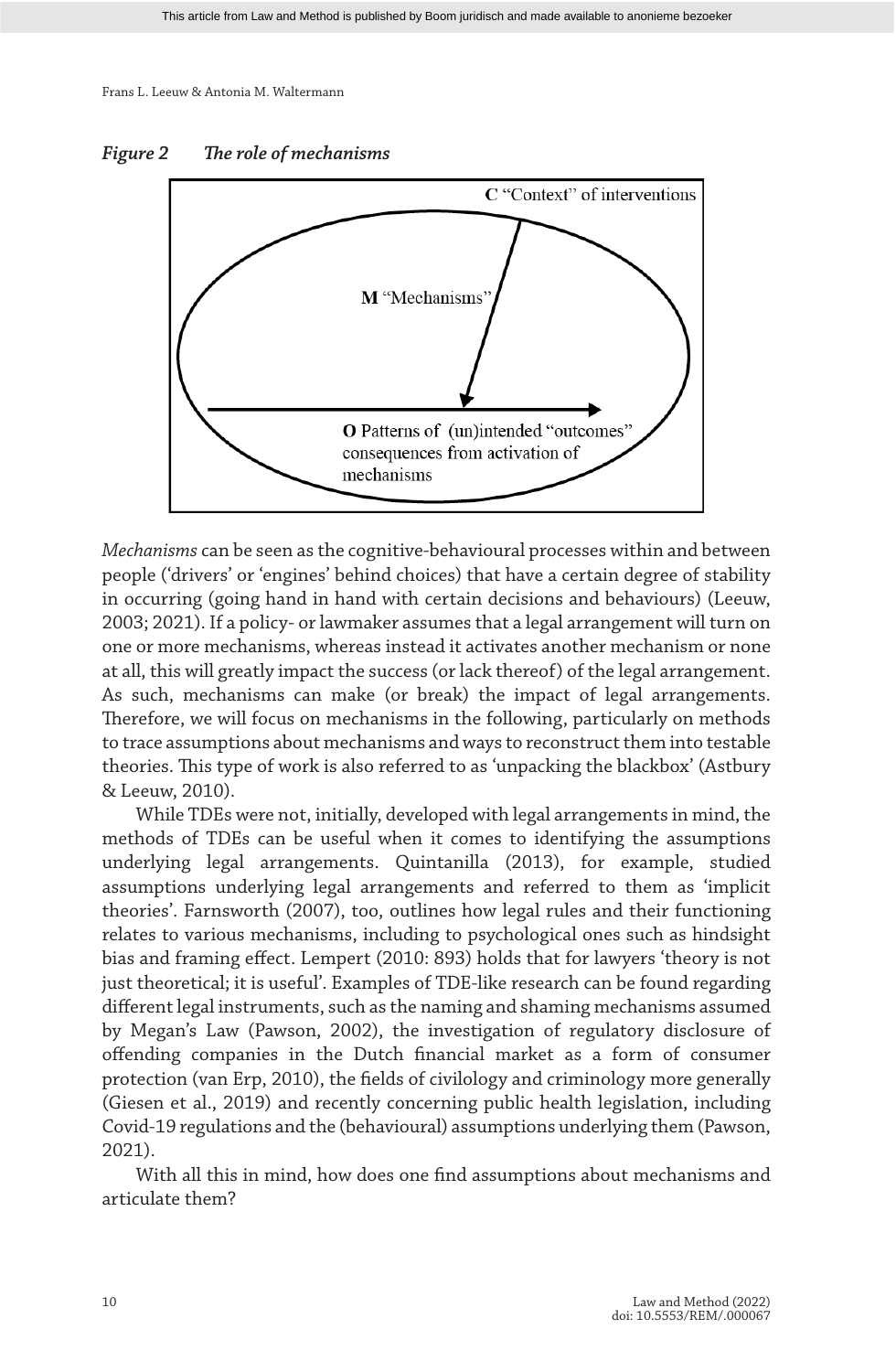Assumptions in general, and certainly those about mechanisms behind legal arrangements, are not readily available. Using explicit references and inference to the best explanation are ways to identify assumptions, but then one can wonder about their accuracy. TDE has therefore invested in developing and testing ways to find the assumptions on mechanisms and the mechanisms themselves. Pawson and Sridharan (2010: 44), for example, present 'a five-stage overview of the method how to elicit and surface the underlying program theories':

# **\* Step 1**

Eliciting and surfacing the underlying programme theories can be done by reading and closely analysing program documentation, guidance, regulations, etc., on how the programme will achieve its ends.

### **\* Step 2**

Do interviews with programme architects, managers or practitioners on how their intervention will generate the desired change.

### **\* Step 3**

Map and select the theories to put to research by using an array of techniques like concept mapping, logic modelling, system mapping, problem and solution trees, scenario building, configuration mapping and so on.

**\* Step 4**

This step regards formalizing the theories to put to test.

**\* Step 5**

Data collection and analysis is the next step in order to test the validity (and sometimes relevance) of the programme theory.

Other suggestions are to work with argumentational analysis, content analysis (including natural language processing), process tracing and comparing theories (Carvalho & White, 2004).

In the following, we present a synthesized step-by-step approach, $11$  including rules of thumb to use and questions to ask in order to identify assumptions:

# **Step 1: Describe and categorize the (types) of interventions/ arrangements**.

<sup>11</sup> See also Leeuw (2003); EU, DG Regional and Urban Policies (2013), Pawson (2013); Emmel et al. (2018).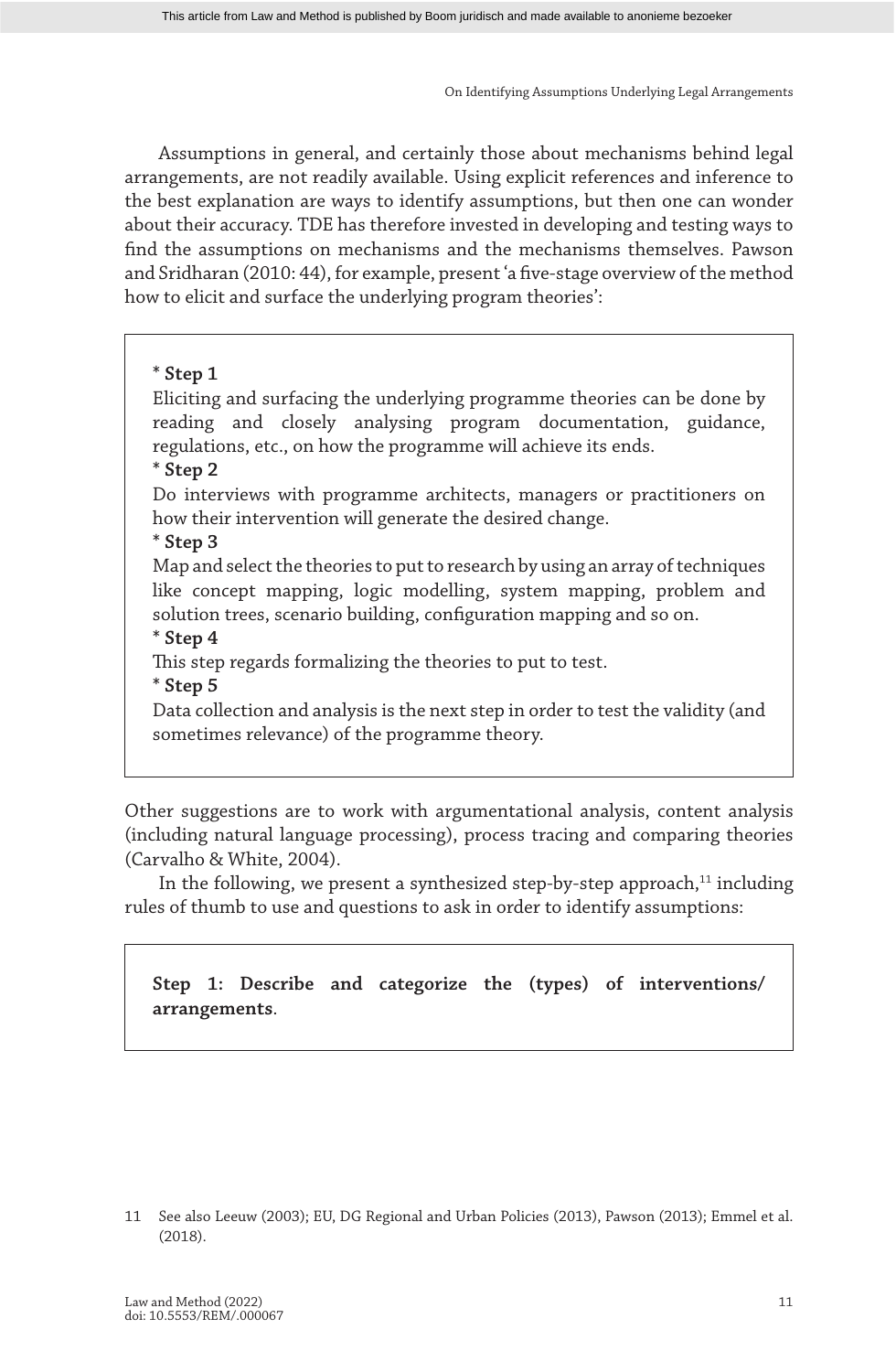The first step is to inventory and categorize the legal arrangement, policy or programme in question. This is not yet about finding assumptions underlying it but a necessary precursor. Here, the following are useful:

- Describe the goals that the legal arrangement, policy or programme wants to achieve. In doing so, distinguish between proximal and distal: proximal goals are concrete output goals, such as the amount of money for subsidies made available; distal goals are more abstract, such as increasing well-being and welfare or justice.
- Describe the scope of the arrangement in terms of the (type[s] of) population(s) addressed (persons, organizations).
- Describe the category of intervention types (see later) under which the intervention/arrangement can be brought. This provides a first indication of the direction in which one can search to gain an insight into the underlying mechanisms/assumptions.

# **Step 1A: Categories of intervention types**

In the literature, a number of categorizations of programmes, etc. are available, all of which disclose some information on the foundations of the interventions. Knowing how to categorize a legal arrangement can help in finding and articulating more precise mechanisms that operate as triggers to make the legal arrangement work.

One category (also called lens in evaluation literature) is Hood's (1986) NATO typology, where N stands for nodality or information resources, A for authority, T for treasure or money and O for organization or personnel. Another is the sticks, carrots and sermons typology, where sticks represent legal sanctions, carrots financial incentives and sermons government communication (Vedung, 1998). Meyer and Homburg (2009) added the pillory to this, namely to promote compliance and realize impact by disclosure: data about companies are disclosed to expose their level of compliance. Often, this is referred to as the naming and shaming intervention type. A third typology by Schneider and Ingram (1990) proposed five broad types of interventions (or tools), based on assumptions about the compliance mechanism of policy subjects. These are as follows:

- Authority tools rely solely on legitimacy.<sup>12</sup> Policy targets are expected to do what they are told.
- Incentive tools rely on tangible payoffs that could be positive or negative. Behaviour is incentivized.
- Capacity tools provide information, education and resources to enable policy subjects to make decisions and carry out activities.
- 12 We will not, here, dive into conceptions of legitimacy and authority, but both have been conceptualized in various ways. Especially when it comes to multi- or interdisciplinary research, it is important to keep in mind that different fields and different authors may mean (very) different things with the same term.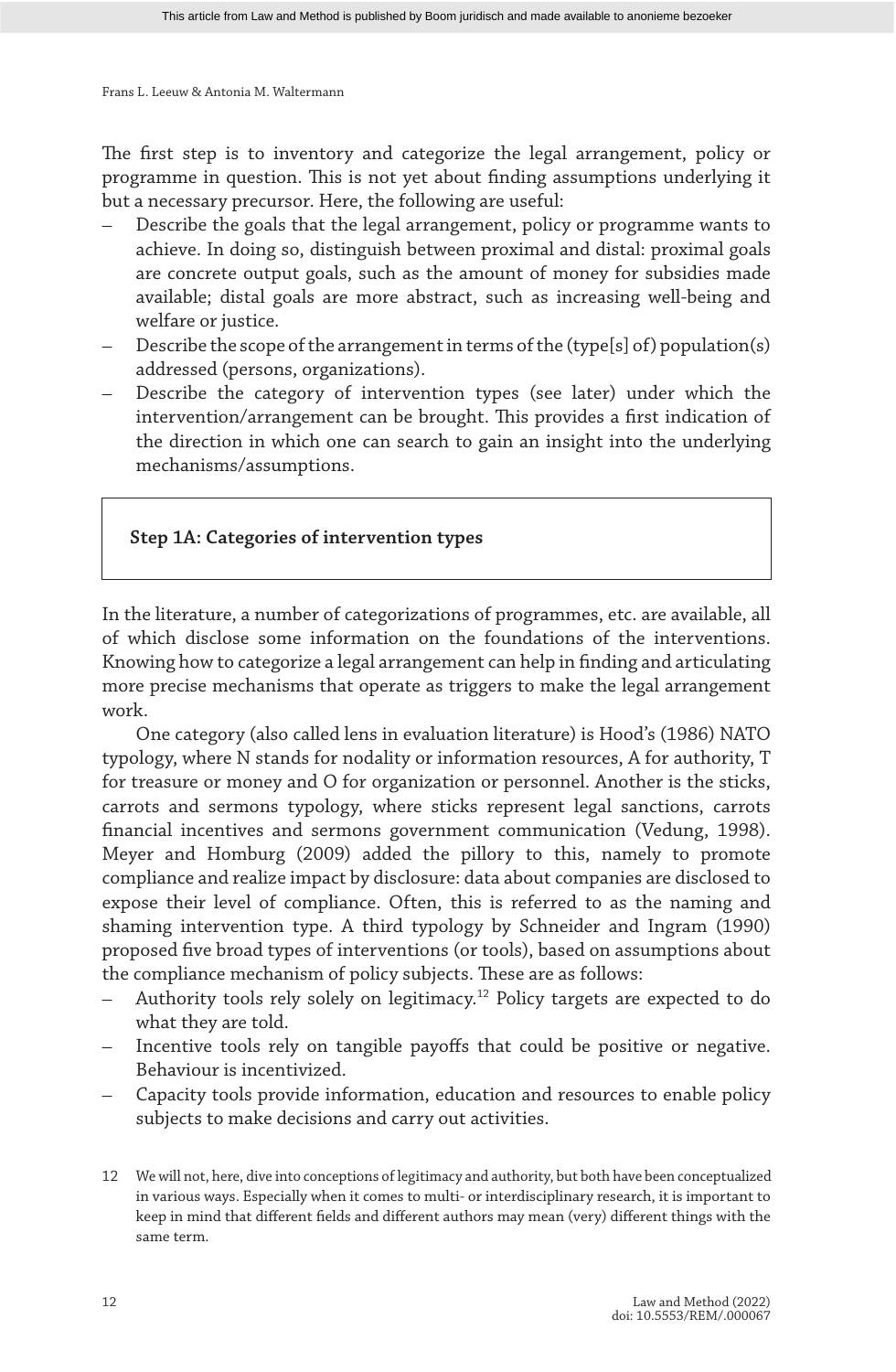- Symbolic and hortatory tools guide towards desired behaviour by manipulating symbols and influencing values.
- Learning tools assume that policy addressees do not know what needs to be done, or what is possible to do, and policy interventions are therefore being used to promote learning.

Steps 1 and 1A serve to take inventory and categorize the instrument(s) in question.

# **Step 2: Scan and map the environment in which the programme, legislation will operate/is operating**.

Legal arrangements and policies do not operate in a social or administrative vacuum. They are part of what can be called the legal and policymaking 'fabric' (or: industry), which is one of the characteristics of complexity.13 Another aspect is potential 'rivalry' between interventions/arrangements, which, seen through the eye of the beholder, complicates the functioning of mechanisms (see Section 5). Arguments why new interventions or intervention types are tried may become clear when scanning this 'Umfeld'.

Checklists like Pawson's VICTORE are useful in this connection to grasp the environment of the legal arrangement:

# *Victore Checklist to Focus on Issues Relevant in Finding Assumptions in Complex Societies (Pawson, 2013)*.

- Address **Volitions**: people make (behavioural) choices. Their agency is volatile and often unpredictable.
- Do not forget **Implementation**: what you see is not always what you get; implementation often implies a long-term chain of activities.
- **Contexts** are important: they are partly given and partly created while the intervention/arrangement is implemented; context addresses macro and micro issues.
- **Time** is important to take on board: interventions always come from somewhere and have a 'history' (in the minds of people, addressees). This adds to the complexity. Path dependency is also a feature of time.
- 13 When it comes to complexity, one can think of the institutional context in which regulation and legislation operate, from the layers of government (municipality, region, state, international) to individual organizations (agencies, quangos, ministries and government companies that play a role) and – without being exhaustive – to the diversity of the stakeholders, beneficiaries and/or end-users of policies, regulations, etc. These contexts are usually of a multi-actor and multi-level character. See Westhorp on how to relate this complexity to the question of what the impact of policies are and what the role is of theories in understanding that process (Westhorp, 2013: 364-382 and in particular, Figure 2 ('Theory map')).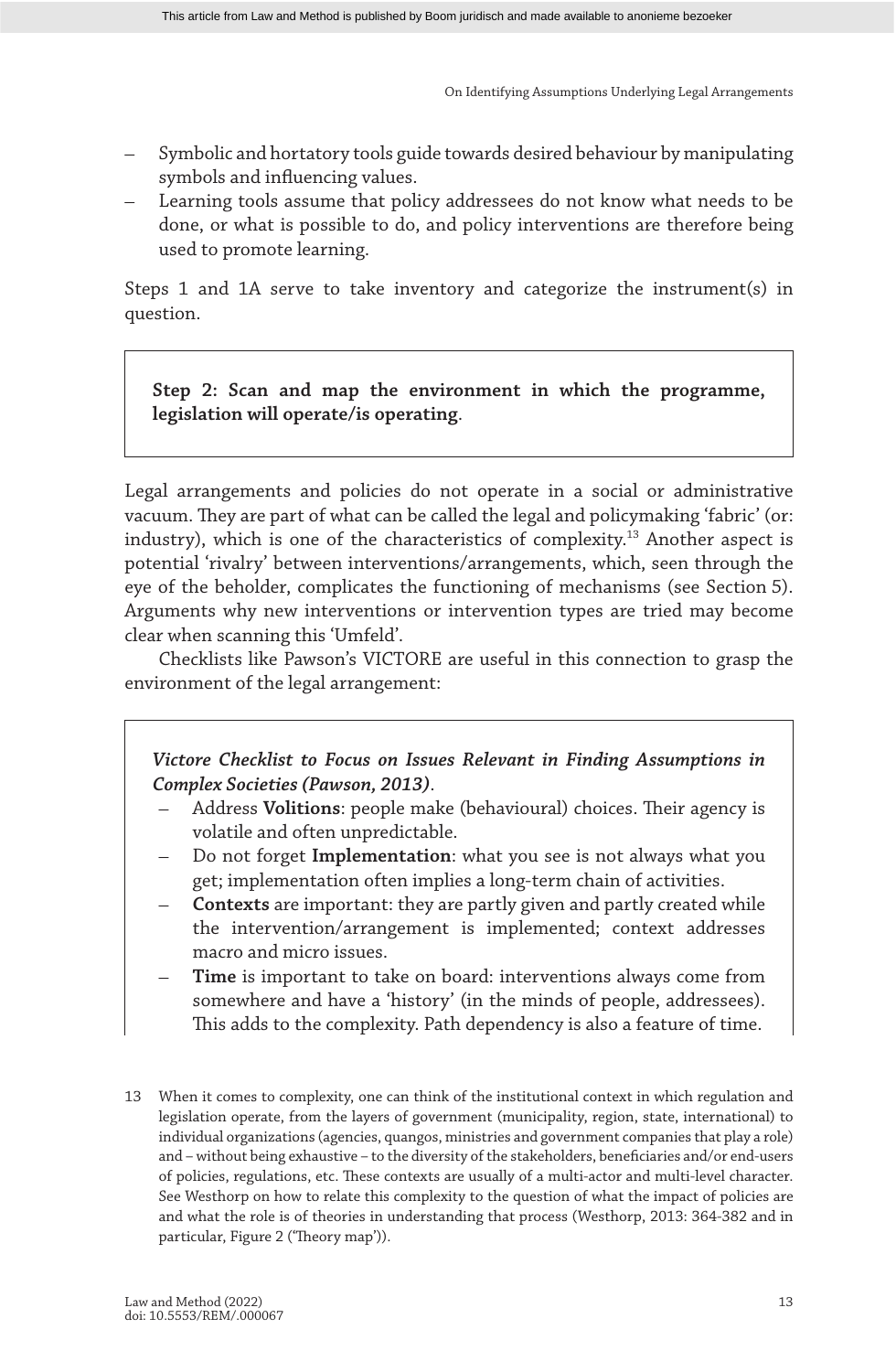- **Outcomes**: they can be desired, undesired (including adverse); they can be proximal or distal.
- **Rivalry**: during implementation of arrangements/interventions, dozens of other interventions and arrangements already exist and are relevant for the *Umfelt* of the one that is studied. There can be, and often is, rivalry between multiple existing interventions.
- **Emergence**: society, individuals and events change during the implementation process.

**Step 3: Identify statements/assumptions underlying these interventions (types) addressing the why of these interventions/why they are assumed to be able to realize the goals set (proximal/ distal)?**

Step 1 made an inventory of the legal arrangement and its apparent characteristics and Step 2 of its environment. It is now time to dive deeper and begin opening up the 'black box'. In order to look beyond explicit references made in, for example, preambles and the justification(s), if any, for the existence of the legal arrangement contained in its official documentation, it is useful to also consider interviews with politicians, parliamentary proceedings and debates, as well as, for example, interoffice communication and social media utterances, if available and traceable.

Statements that have the following form are especially relevant for detecting assumptions about mechanisms:

- 'It is evident that x will work.'
- 'In our opinion, the best way to go about this problem is to …'
- 'The only way to solve this problem is to …'
- 'Our institution's x years of experience tells us that …'
- 'Legal doctrine suggests or wants us to do …'
- 'We need x in order to achieve y.'

Such documents and (interview) transcripts can contain statements about the goals of the policy or programme under review and why it is believed to be important. These statements point to mechanisms considered to be the 'engines' driving the arrangements, policies or programmes and believed to make them effective.

It is useful to note that these kinds of statements give information about the mechanisms, that is, the causal and contributory assumptions – but they can also give information about the values, norms or interests that underlie the legal arrangement as well as their contexts.

**Step 4: Reformulate the statements from Step 3 in conditional 'if-then' or similar proposition structures (e.g. 'The more x, the less y')**.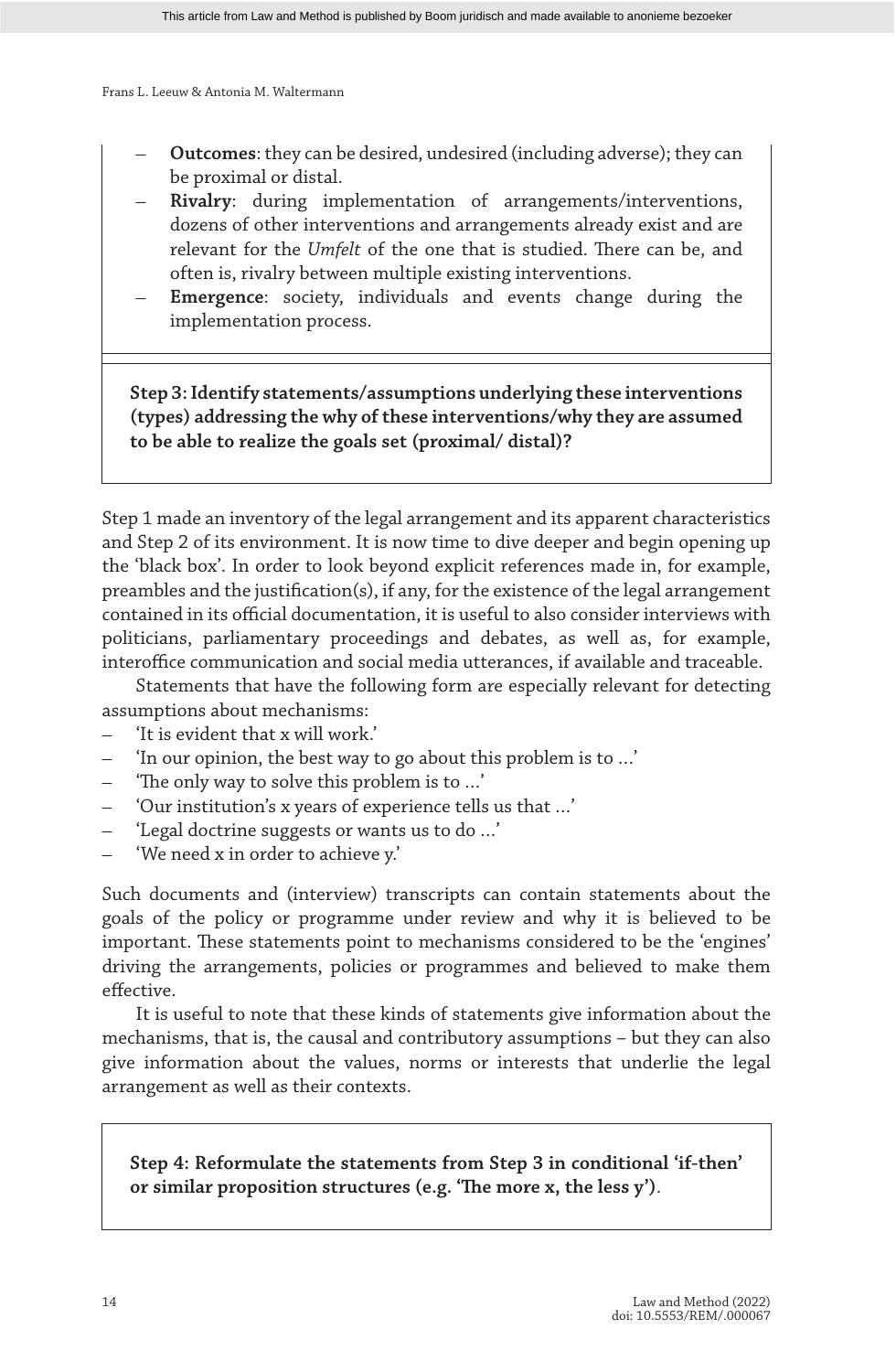This reformulation is important, first, because it helps to 'visualize' the relationships between the different assumptions/propositions. When a reconstruction of underlying assumptions of a policy or legal arrangements consists of over 10 to 15 statements, such a structure is important. The second point is that by formulating the statement in terms of if-then/the more the format makes it particularly clear that these are statements of a hypothetical nature. If the statements are *not* formulated as such, the chances increase that they are taken by policymakers, beneficiaries and (even) evaluators as 'for granted', despite the idea that an intervention theory or the theory behind legal arrangements is always provisional and needs to be tested.

**Step 5: Search for 'warrants' identifying missing links in or between different propositions through argumentation analysis**.

A central concept of argumentation analysis is the warrant – the *because* part of an argument (Toulmin, 1958).<sup>14</sup> It says that B follows from A because of a (generally) accepted principle. For example, 'the organization's performance will not improve next year' follows from 'the performance of this organization has not improved over the last 5 years' because of the principle 'past performance is the best predictor of future performance'. The *because* part of such an argument is often not made explicit and must be inferred by the analysis. The focus when searching for warrants is on mechanisms: social, behavioural, cognitive and institutional.

This demonstrates the link between TDEs and inference to the best explanation – but while TDEs do not, and indeed cannot, negate the need for inferences, the steps and questions of each step serve to make the inferences made more explicit and thereby also more traceable for others and more repeatable.

**Step 6: Reformulate these warrants in terms of conditional 'if-then' (or similar) propositions and draw a chart of the (mostly causal) links**.

Here, it is important to note that it may be necessary to 'layer' different assumptions about mechanisms. This means that the theory underlying a legal arrangement may consist of several 'sub-theories'.

14 We focus here on Toulmin (1958), but the literature on argumentational analysis vis-a-vis legal issues has grown substantially since then. In their introduction to the special issue on 'Methodologies for Research on Legal Argumentation', Araszkiewicz and Zurek (2016: 265) observe that [a]rgumentation plays a key role in the process of legislative deliberation, negotiations of various kinds, and other forms of dispute resolution. Thus it is hardly surprising that research in legal argumentation has become a prominent tendency in the field of contemporary legal theory for several decades.' Ashley (2017) discusses different 'Computational Models of Legal Reasoning', and 'argumentation support tools' have also been developed (Van den Braak, 2010); Prakken (2018) analysed a number of them.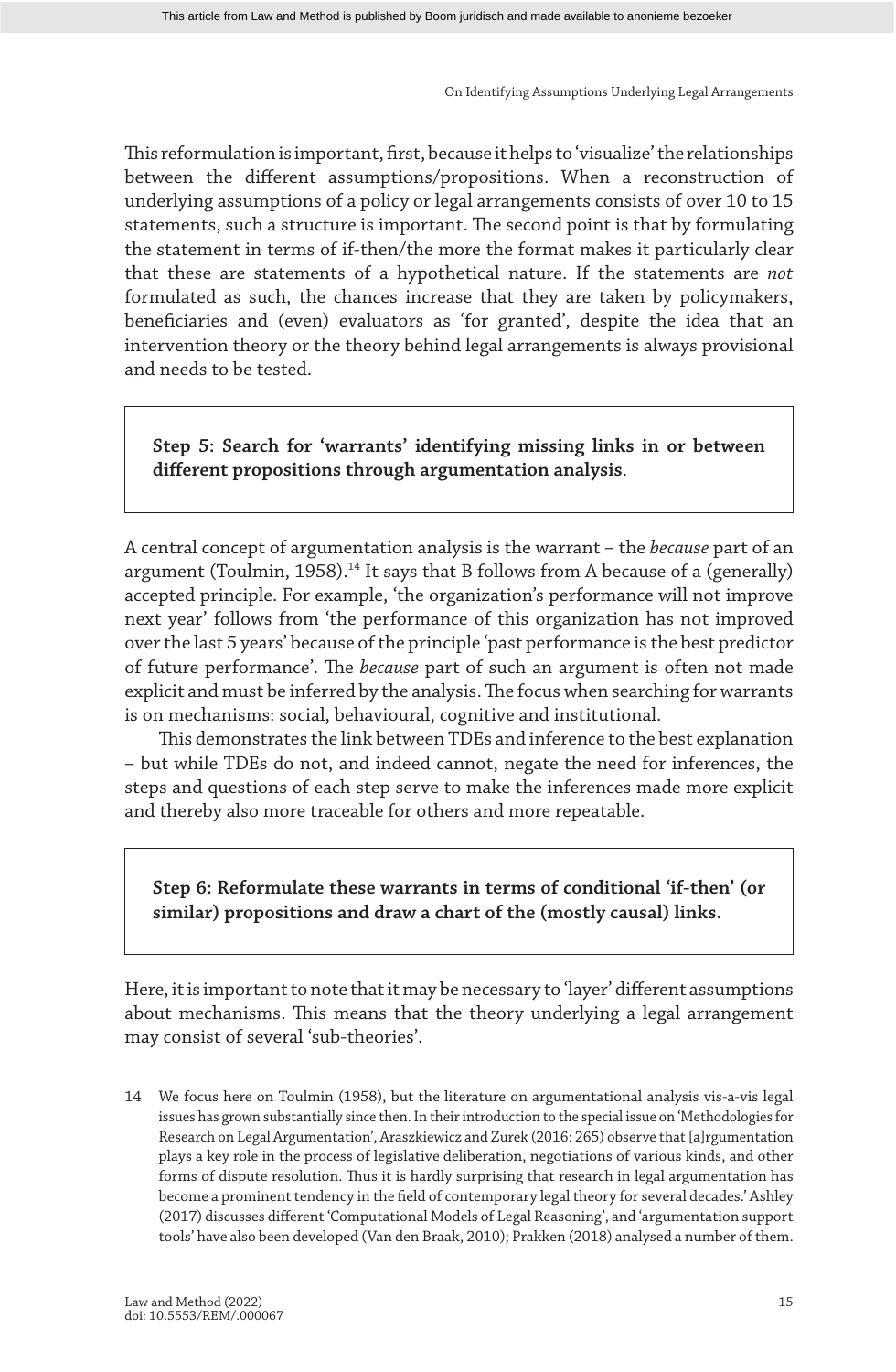**Step 7: Evaluate the validity of the propositions by looking into the logical consistency of the set of propositions and their empirical content**.

The previous steps are useful rules of thumb to reconstruct the theory/assumptions underlying a legal arrangement. How can one know whether this reconstruction is reliable? A final step in TDE is to evaluate this reconstructed theory.

When it comes to evaluating the theory one has reconstructed, $15$  this can be done in different ways: one is to confront (or juxtapose) different theories. For example, Carvalho and White (2004) reconstruct the theory underlying the (World Bank) social funds programme, but at the same time an anti-theory, which assumed the opposite of the first theory. Another approach is to test the theory by gathering or making use of primary or secondary data, both qualitative and quantitative. A third possibility is to organize an iterative process of continuous refinement using stakeholder feedback and multiple data collection techniques and sources (in the realist tradition). This involves constructing the theory (T), receiving reactions on it from experts or users, refining it on the basis of the said feedback (T becomes T') and repeating the process as needed. A fourth approach to evaluation is to use already published reviews and synthesis studies.

Examples of applications of the preceding approach can be found in Klein Haarhuis (2005), Ehren, Leeuw & Scheerens (2005), van Noije and Wittebrood (2010), Siebert and Myles (2019), Nagtegaal (2020), Van der Laan et al. (2021) and other evaluations.

In this connection, it is important to also consider the goals of the evaluation itself. Social scientists tend to aim at testing the validity of the underlying theory, while legal scholars may be more interested in evaluative judgments and normative recommendations.16 Much like an individual legal arrangement, however, law does not operate in a vacuum. If one takes law to be a tool to guide behaviour (Fuller, 1969), for example, analysing assumptions about the mechanisms underlying a legal arrangement and their validity (or lack thereof) forms an important part of analysing and evaluating the law and making recommendations on the basis of said analysis.

#### **5. Some Complicating Factors**

In this article, we have sought to provide conceptual distinctions and methodological rules of thumb for the categorization and identification of the assumptions

<sup>15</sup> Here, we are not talking about an evaluation of whether the reconstructed theory is correct but about an evaluation of whether the theory was reconstructed well. While it is important to evaluate whether the theories held by, e.g., lawmakers are correct, this first requires that the theories they hold are reconstructed well by evaluators. If the reconstruction is badly done, this can have policy implications, since the 'wrong' (badly construed) theory is then evaluated and those evaluations used for future policy choices.

<sup>16</sup> For these purposes, consider Van der Burg's (2018) argumentative framework.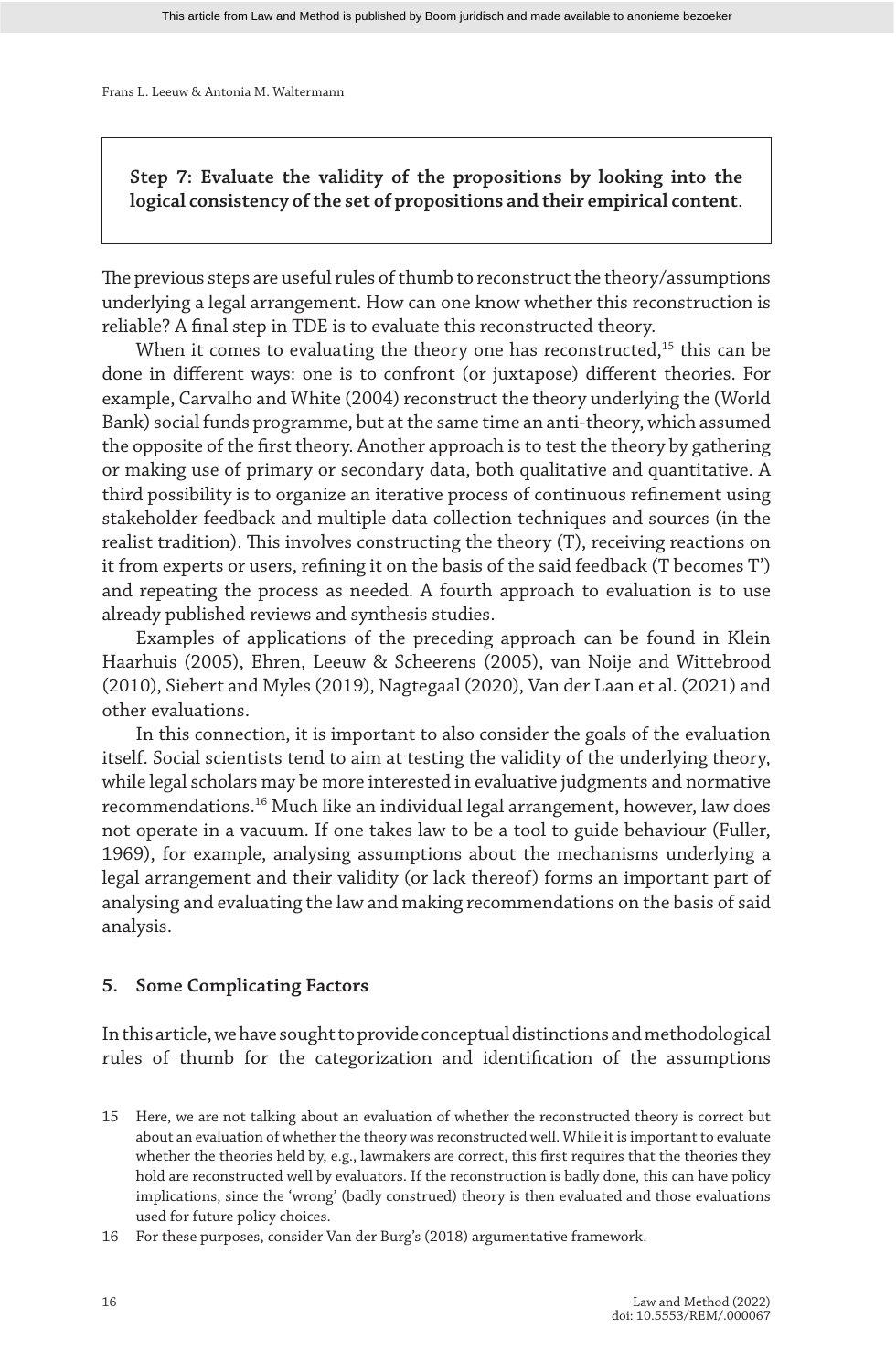underlying legal arrangements. Before we conclude, we consider some additional complications: it must be acknowledged that even if one follows the preceding step-by-step approach, there is no absolute guarantee that no assumptions will be missed or wrongly construed. Tilley (1999), for instance, provides a number of examples of 'faulty theories', that is, wrongly construed assumptions.<sup>17</sup> Despite this, however, we believe that this and other step-by-step approaches minimize the risk of missing or misconstruing assumptions.

Another potential complicating factor is that a particular legal arrangement may promote or relate to more than one norm, value or interest and that most (if not all) individual legal arrangements are embedded in a larger system of legal arrangements that point towards other or additional norms, values and interests as well. In addition, we have already seen that the context in which a concrete legal arrangement is embedded matters. In social reality, in law and in ethics, it is often the case that norms, values or interests compete with one another. Conversely, a legal arrangement may not in itself be good, but, embedded in a larger context that promotes important values, it may well be, just as the legal arrangement considered on its own may not have the desired causal effect but, embedded in a bigger context and in conjunction with other legal arrangements or policies, it might. Alternatively, a particular legal arrangement might be well-suited for solving problem A, but might at the same time negatively impact another norm, value or interest; that is, it might cause or worsen problem B. If only the impact of the legal arrangement on problem A is considered, the legal arrangement would be evaluated positively; if a more inclusive view is taken, that may be different. This highlights the relationship between scope of research and research outcomes,<sup>18</sup> which is an important methodological issue. To quote a commonplace: context matters, and things are complicated. Nonetheless, we believe that the categorizations and suggestions in the step-by-step plan can contribute to understanding the context and untangling the complexities involved in order to make any description and/or evaluation of the assumptions underlying a legal arrangement more explicit. This, we believe, will contribute to legal science.

# **6. Conclusion**

Given that legal arrangements of all kinds rest on behavioural, cognitive, social and other assumptions regarding their role and function in society and within the legal system, the identification and subsequent evaluation of these assumptions is, in our view, an important task for legal scholarship. In this article we have focused on the identification of these assumptions. In this connection we have done two things: first, we have developed conceptual distinctions for categorizing and understanding the different kinds of assumptions that may underlie a legal arrangement; second, we have provided methodological guidance for identifying these assumptions.

<sup>17</sup> See also Leeuw (2010) for an analysis of, inter alia, the costs of errors.

<sup>18</sup> Van der Burg (2018) makes a similar point in distinguishing between pro tanto and all things considered evaluations.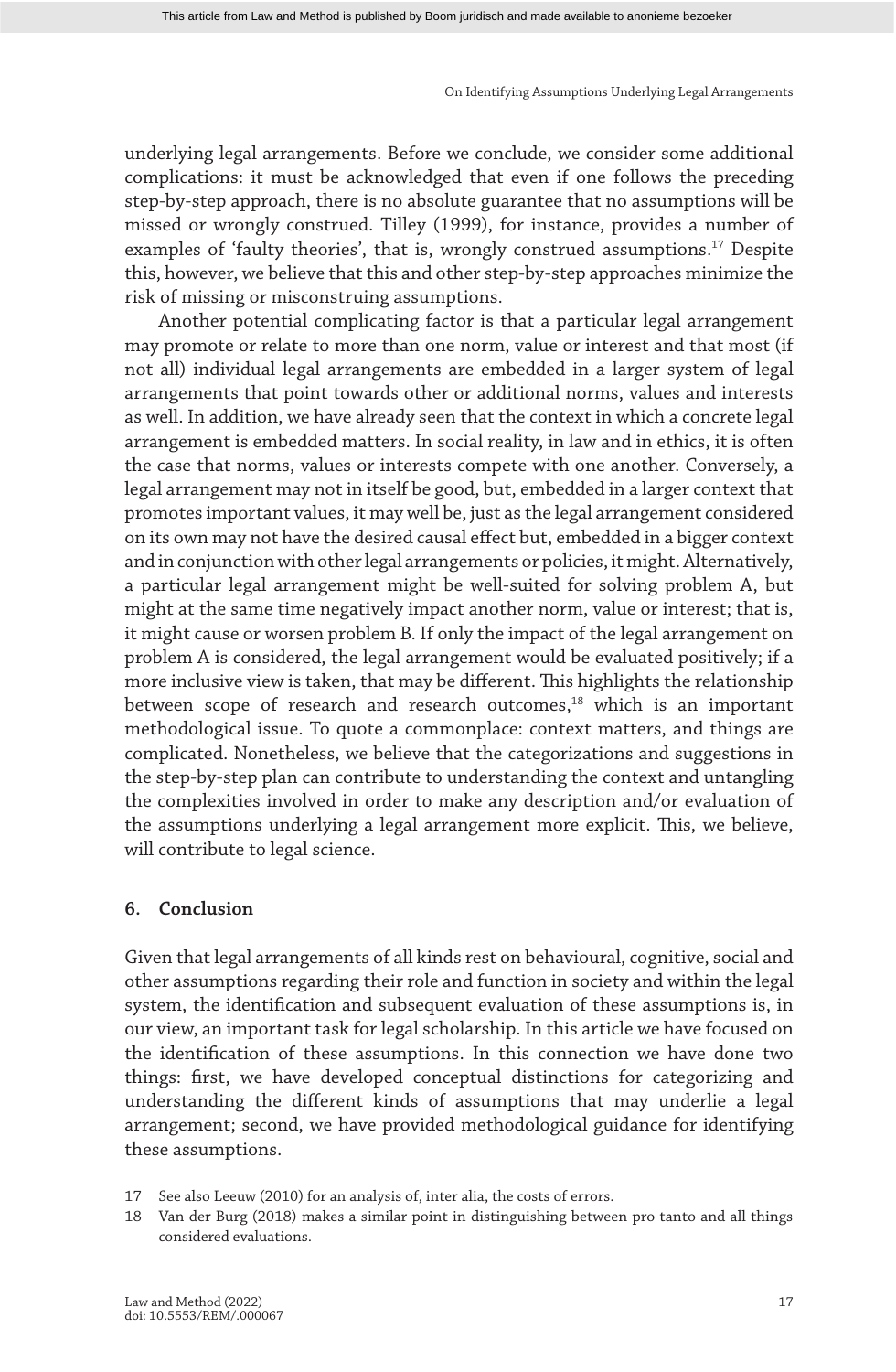With regard to the conceptual distinctions, we have identified assumptions about the value(s), norm(s), or interest(s) underlying a legal arrangement, which can be legal or non-legal (moral, political, prudential, etc.), and assumptions about the relationship between the legal arrangement and its underlying value(s), norm(s) or interest(s), which can be logical, causal or contributory.

With regard to the methodological guidance, we have considered different approaches: a focus on explicit references, on the one hand, and inference to the best explanation on the other. Inference to the best explanation, we posit, functions as a manner of reconstructing the theory that the person(s) creating and/or implementing a legal arrangement had in mind (that is, the assumptions they made) regarding the place and function of that legal arrangement in society. Given this, we offer a step-by-step approach to reconstructing this theory in use, drawing from TDEs in the social sciences.

As stated in the previous section of this article, these conceptual distinctions and methodological rules of thumb can contribute to understanding the context and untangling the complexities involved in identifying the assumptions that underlie legal arrangements.

#### **Bibliography**

Araszkiewicz, T. & Zurek, M. (2016). Methodologies for research on# legal argumentation: Preface. *Informal Logic*, *36*, 265-270.

Argyris, C., Putnam, R. & Smith, D. (1985). *Action science*. San Francisco: Jossey-Bass.#

- Ashenfelter, O. & Greenstone, M. (2004). Using mandated speed limits to measure the value of a statistical life. *Journal of Political Economy*, *112*(S1), S226-S267. doi:10#.1086/379932.
- Ashley, K. (2017). *Artificial Intelligence and legal analytics. New tools for law practice in the digital age*. Cambridge: Cambridge University Press.
- Astbury, B. & Leeuw, F. (2010). Unpacking black boxes: Mechanisms and theory-building in evaluation. *American Journal of Evaluation*, *31*, 363-381. doi:10#.1177/1098214010371972.
- Bogue, D. (1974). Policy implications of theory and research on# motivation and induced behaviour change for fertility and family planning. *Paper*, AID Asia Population Officers Conference. Honolulu.
- Carruthers, P. (2009). How we know our own minds: The relationship between mindreading and metacognition. *Behavioral and Brain Sciences*, *32*(2), 121-138#. doi:10.1017/S0140525X09000545.
- Caruso, G. (2015). If consciousness is necessary for moral responsibility, then people are less responsible than we think. *Journal of Consciousness Studies*, *22*, 49-60#.
- Carvalho, S. & White, H. (2004). Theory-based evaluation: The case of social funds. *American Journal of Evaluation*, *25*(2), 141-160#. doi:10.1177/109821400402500202.
- Douven, I. (2021). Abduction. In E. N. Zalta (Ed.). *The Stanford Encyclopedia of Philosophy* (Summer 2021 edition). Retrieved from https://plato.stanford.edu/archives/ sum2021/entries/abduction/#.
- Ehren, M., Leeuw, F. & Scheerens, J. (2005). On the impact of the Dutch Educational Supervision Act: analyzing assumptions concerning the inspection of primary education. *American Journal of Evaluation, 26*(1), 60-76.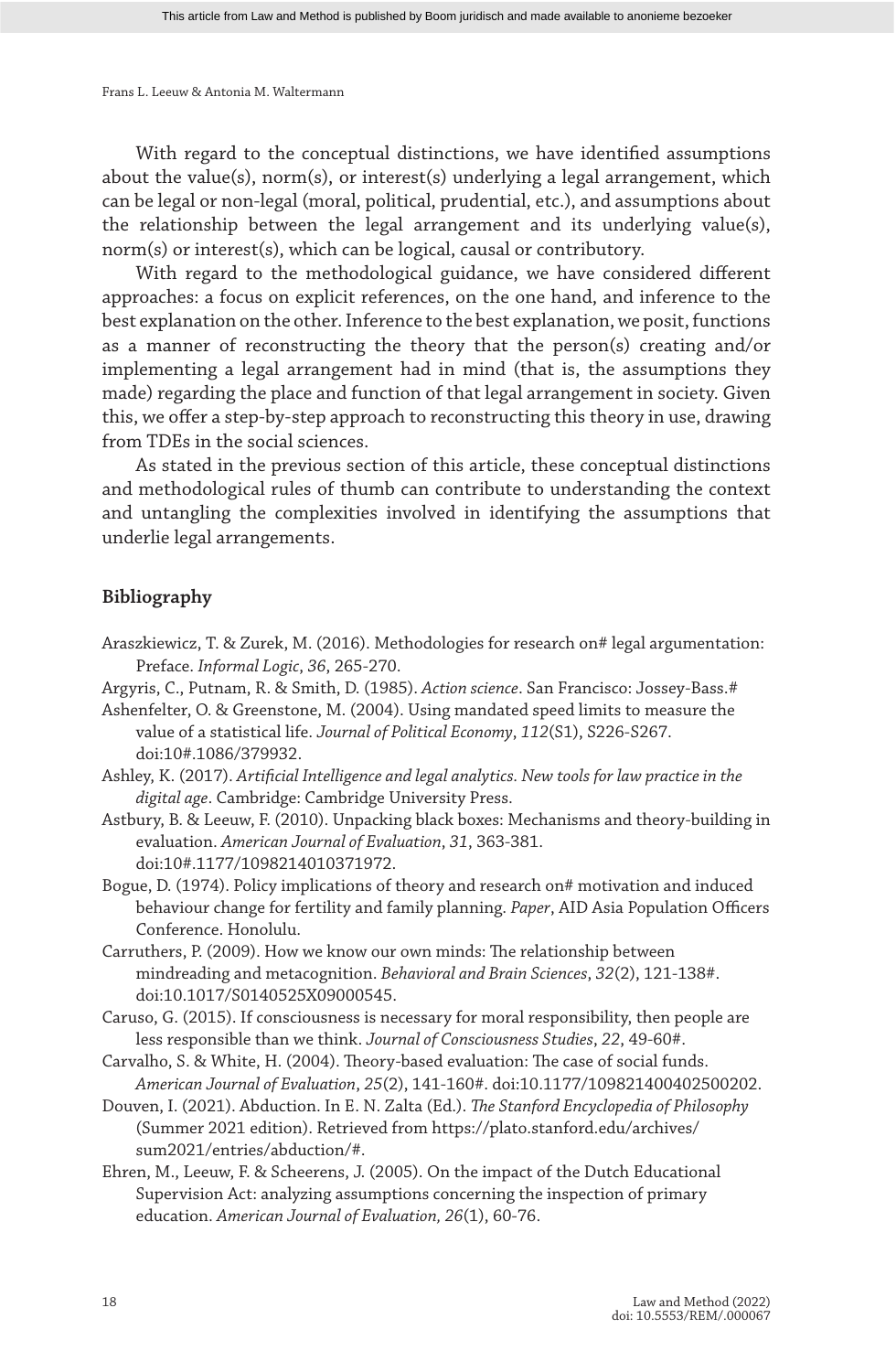- Elliott, K. A. (1997). Corruption as an international policy problem: overview and recommendations. In K. A. Elliott (ed.) *Corruption and the global economy*. Washington, DC: Institute for International Economics#.
- Elster, J. (2007). *Explaining social behavior: More nuts and bolts for the social sciences*. Cambridge: Cambridge University Press.#
- Emmel, N., Greenhalgh, J., Manzano, A., Monaghan, M. & Dalkin, S. (Eds.) (2018). *Doing realist research* (pp#. 41-58). London: SAGE Publications Ltd. doi:10.4135/9781526451729.
- EU, DG Regional and Urban Policies (2013). Evalsed sourcebook methods and techniques. Retrieved from https://ec.europa.eu/regional\_policy/en/information/publications/ evaluations-guidance-documents/2013/evalsed-the-resource-for-the-evaluation-ofsocio-economic-development-evaluation-guide (last accessed 20 August 2021).
- Farnsworth, W. (2008). *The legal analyst: A toolkit for thinking about the law*. Chicago: University of Chicago Press.#
- Fuller, L. (1969). *The morality of law: Revised edition*#. New Haven and London: Yale University Press. Retrieved from www.jstor.org/stable/j.ctt1cc2mds (last accessed 20 August 2021).
- Giesen, I., Wiznitzer, S., Keirse, A. & De Zanger, W. (Eds.) (2019). *Assumpties annoteren. Rechterlijke veronderstellingen empirisch en juridisch getoetst*. Den Haag: Boom# juridisch.
- Hage, J. (2018a). *Foundations and building blocks of law*. The Netherlands: Eleven International Publishing.#
- Hage, J. (2018b). Of norms. In G. Bongiovanni, G. J. Postema, A. Rotolo, G. Sartor, C. Valentini# & D. Walton (Eds.). *Handbook of legal reasoning and argumentation*. Switzerland: Springer.
- Haig, B. (2009). Inference to the best explanation: A neglected approach to theory appraisal in psychology. *The American Journal of Psychology, 122*(2), 219-234#. Retrieved from www.jstor.org/stable/27784393 (last accessed 17 August 2021).
- Hood, C. (1986). *Tools of government*. Chatham: Chatham House Publishers.#
- IBRD Articles of Agreement, December 27, 1945, https://thedocs.worldbank.org/en/ doc/722361541184234501-0330022018/original/IBRDArticlesOfAgreementEnglish. pdf.
- Kahneman, D. (2011). *Thinking, fast and slow*. New York: Farrar, Straus and Giroux.#
- Kelsen, H., Paulson, B. L. & Paulson, S. L. (1992). *Introduction to the problems of legal theory: A translation of the first edition of the 'Reine Rechtslehre' or pure theory of law*. Oxford: Clarendon Press.
- Klein Haarhuis, C. (2005). *Promoting anti-corruption reforms. Evaluating the implementation of a World Bank anti-corruption program in seven African countries (1999-2001)* (Doctoral dissertation, University Utrecht)#.
- Leeuw, F., Van Gils, G. H. C. & Kreft, C. (1999). Evaluating anti-corruption initiatives: Underlying logic and mid-term impact of a World Bank program. *Evaluation, 5*, 194-219. doi: 10#.1177/13563899922208922.
- Leeuw, F. (2003). Reconstructing program theories: Methods available and problems to be solved. *American Journal of Evaluation*, *24*, 5-20. doi:10#.1177/109821400302400102.
- Leeuw, F. (2010). Benefits and costs of evaluation An essay. *Zeitschrift für Evaluation*, *9*(2), 211-227#.
- Leeuw, F. (2021). Improving the search for (hidden) mechanisms: More precise methods and using SNS (Social Neurosciences), Presentation, International Realist Conference 2021: Fostering innovation in practice, Dublin#.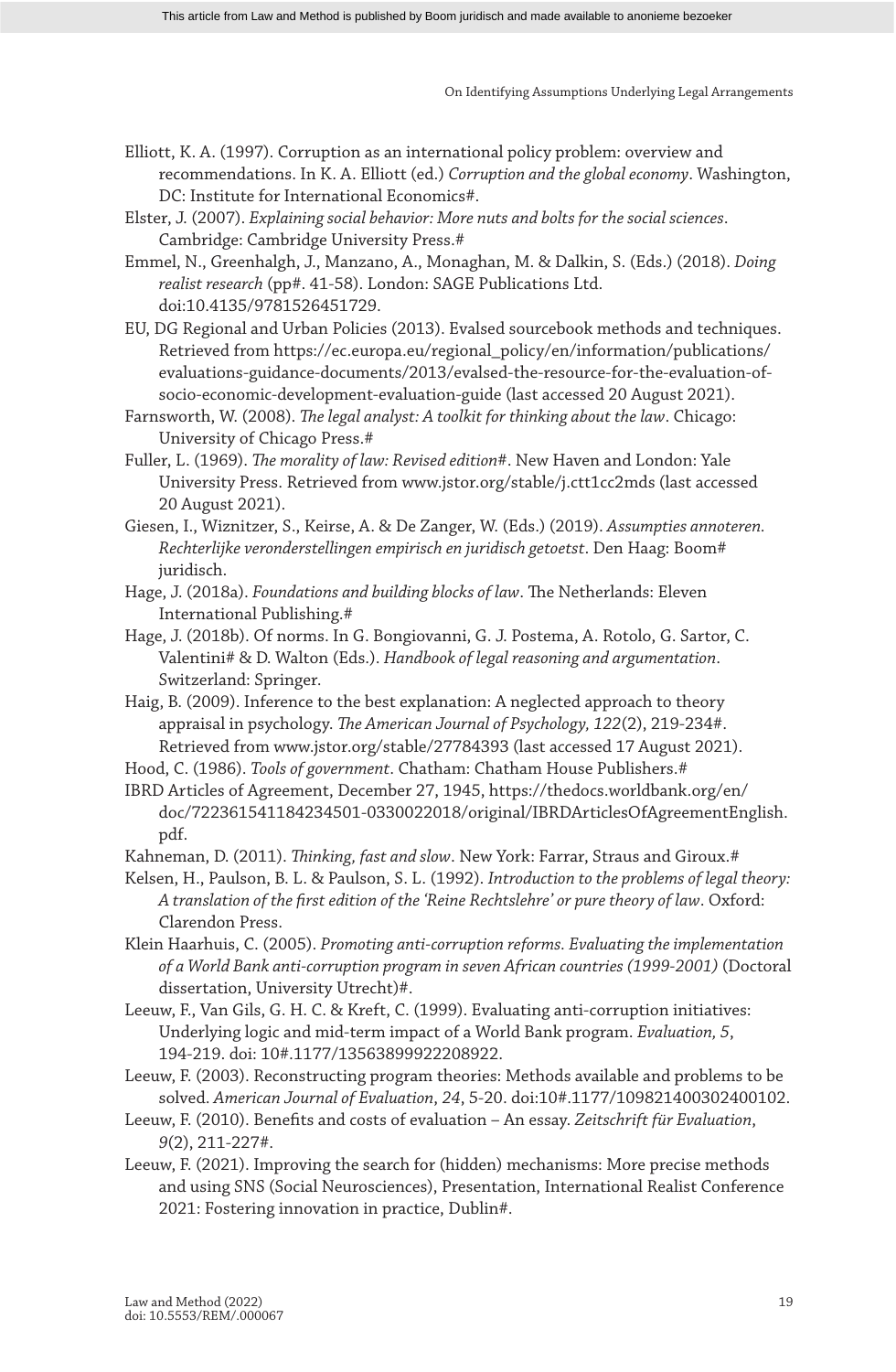- Leeuw, F. L. & Donaldson, S. I. (2015). Theory in evaluation: Reducing confusion and encouraging debate. *Evaluation*, *21*(4)#, 467-480.
- Lemire, S., Kwako, A., Nielsen, S. B., Christie, C. A., Donaldson, S. I. & Leeuw, F. L. (2020). What is this thing called a mechanism? Findings from a review of realist evaluations. In J. Schmitt (Ed.). Causal mechanisms in program evaluation#. *New Directions for Evaluation*, *167*, 73-86.
- Lempert, R. (2010). The inevitability of theory. *California Law Review, 98*(3), 877-906#. Retrieved from www.jstor.org/stable/27896696 (last accessed 20 August 2021).
- Marchal, B., Kegels, G. & Van Belle, S. (2018). Theory and realist methods#. In N. Emmel, J. Greenhalgh, A. Manzano, M. Monaghan & S. Dalkin (Eds.). *Doing realist research* (pp. 79-90). SAGE Publications Ltd. doi:10.4135/9781526451729.
- Marquette, H. (2007). The World Bank's fight against corruption. *Brown Journal of World Affairs, 13*(2), 27-40.
- Meyer, A. & Homburg, V. (2009). Disclosure and compliance: The 'pillory' as an innovative regulatory instrument. *Information Polity*, *14*(4), 279-294#. doi:10.3233/ IP-2009-0191.

Nagtegaal, M. (2020). *Wet Langdurig toezicht. Reconstructie van de beleidstheorie, eerste evidentie en nadere onderzoekthema's*. Den Haag: WODC.#

- Pawson, R. (2002). *Does Megan's law work?: A theory-driven systematic review*. Swindon: ESRC UK Centre for Evidence Based Policy and Practice.#
- Pawson, R. & Sridharan, S. (2010). Theory-driven evaluation of public health programmes, In A. Killoran and M. Kelly (Eds.). *Evidence-based public health: Effectiveness and efficiency* (pp. 43-62). Oxford: Oxford University Press#.
- Pawson, R. (2013). *The science of evaluation: A realist manifesto*. London: SAGE Publications Ltd.#
- Pawson, R. (2021). The coronavirus response: Boxed in by models. *Evaluation*, *27*(2)#, 149-167. doi.org/10.1177/1356389020968579.
- Pope, J. (Ed.) (1996). *The TI source book*. Berlin: Transparency International.

Pottie, L. & Sossin, L. (2005). Demystifying the boundaries of public law: Policy, discretion, and social welfare. UBCL Rev., 38(1)#, 147-188.

- Prakken, H. (2018). A new# use case for argumentation support tools: Supporting discussions of Bayesian analyses of complex criminal cases. *Artificial Intelligence and Law*, *28*, 27-49. doi:10.1007/s10506-018-9235-z.
- Quintanilla, V. (2013). Judicial mindsets: The social psychology of implicit theories and the law. Nebraska Law Review, *90*(3)#, 611-646.

Rose-Ackerman, S. (1997). The role of the World Bank# in controlling corruption. *Law & Policy in International Business 29*(1), 113-114.

- Schneider, A. & Ingram, H. (1990). Behavioral assumptions of policy tools. The Journal of Politics, *52*(2), 510-529#. doi:10.2307/2131904.
- Schroeder, M. (2021). Value theory. In E. N. Zalta (Ed.). *The Stanford encyclopedia of philosophy* (Fall 2021 edition). Retrieved from https://plato.stanford.edu/archives/ fall2021/entries/value-theory/#.
- Siebert, P. & Myles, P. (2019). Eliciting and reconstructing programme theory: An exercise in translating theory into practice. *Evaluation*, *25*(4)#, 469-476.
- Taekema, S. & Van der Burg, W. (2015). Introduction: The incorporation problem in interdisciplinary legal research. *Erasmus Law Review*, *8*(2), 39-42#. doi:10.5553/ ELR.000050.
- Tilley, N. (1999). Evaluation and evidence-(mis)led policy. *Evaluation Journal of Australasia*, *11*, 48-63#.
- Toulmin, S. E. (1958). *The uses of argument*. Cambridge: Cambridge University Press.#